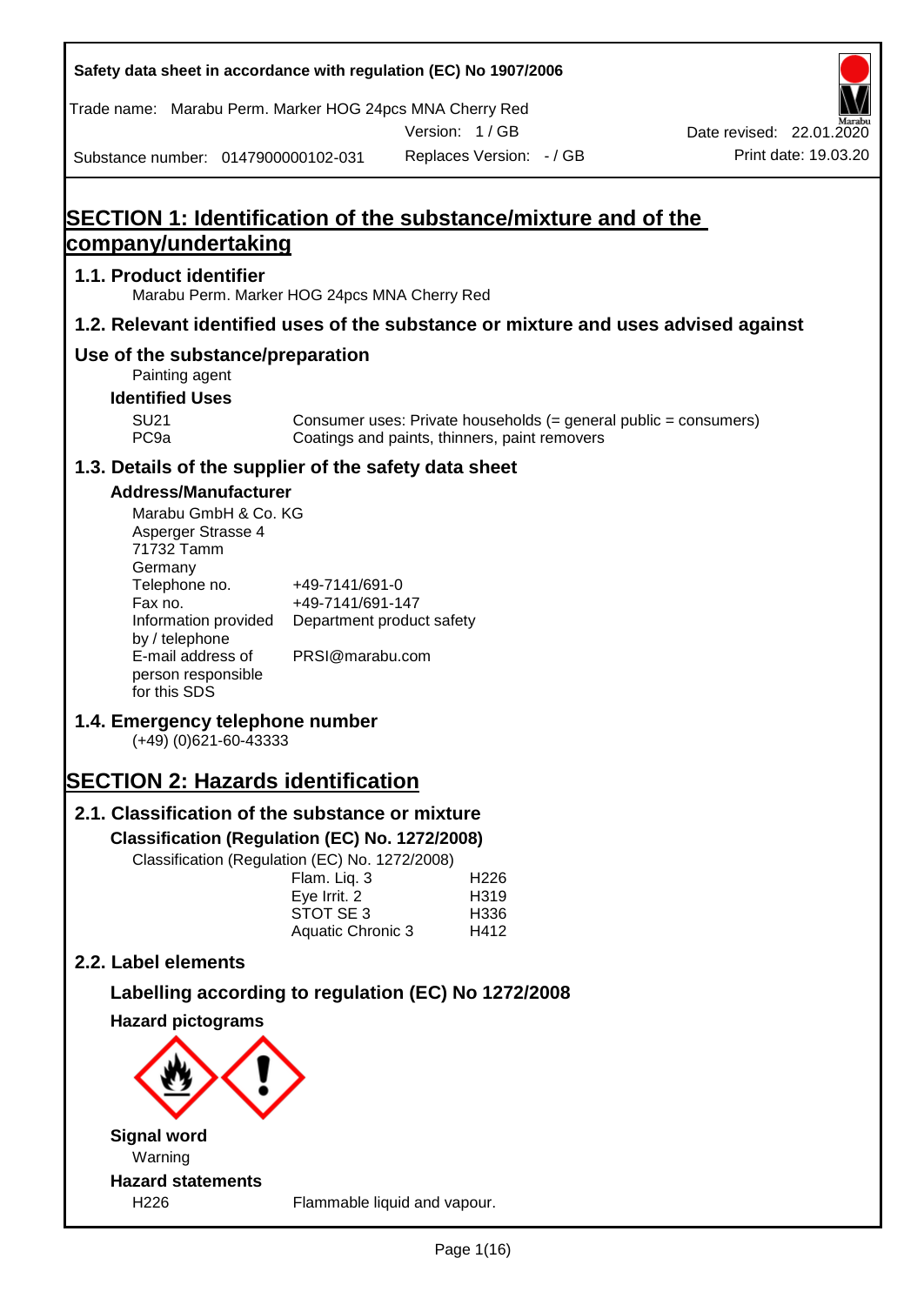| Safety data sheet in accordance with regulation (EC) No 1907/2006               |                                                       |      |                  |                          |      |                                                                                  |
|---------------------------------------------------------------------------------|-------------------------------------------------------|------|------------------|--------------------------|------|----------------------------------------------------------------------------------|
| Trade name: Marabu Perm. Marker HOG 24pcs MNA Cherry Red                        |                                                       |      | Version: 1 / GB  |                          |      |                                                                                  |
|                                                                                 |                                                       |      |                  |                          |      | Date revised: 22.01.2020                                                         |
| Substance number: 0147900000102-031                                             |                                                       |      |                  | Replaces Version: - / GB |      | Print date: 19.03.20                                                             |
| H319                                                                            | Causes serious eye irritation.                        |      |                  |                          |      |                                                                                  |
| H336                                                                            | May cause drowsiness or dizziness.                    |      |                  |                          |      |                                                                                  |
| H412                                                                            | Harmful to aquatic life with long lasting effects.    |      |                  |                          |      |                                                                                  |
| <b>Precautionary statements</b>                                                 |                                                       |      |                  |                          |      |                                                                                  |
| P <sub>101</sub>                                                                |                                                       |      |                  |                          |      | If medical advice is needed, have product container or label at hand.            |
| P102                                                                            | Keep out of reach of children.                        |      |                  |                          |      |                                                                                  |
| P210                                                                            | sources. No smoking.                                  |      |                  |                          |      | Keep away from heat, hot surfaces, sparks, open flames and other ignition        |
| P264.1                                                                          | Wash hands thoroughly after handling.                 |      |                  |                          |      |                                                                                  |
| P271                                                                            | Use only outdoors or in a well-ventilated area.       |      |                  |                          |      |                                                                                  |
| P <sub>280</sub>                                                                |                                                       |      |                  |                          |      | Wear protective gloves / protective clothing / eye protection / face protection. |
| P305+P351+P338                                                                  | lenses, if present and easy to do. Continue rinsing.  |      |                  |                          |      | IF IN EYES: Rinse cautiously with water for several minutes. Remove contact      |
| P405                                                                            | Store locked up.                                      |      |                  |                          |      |                                                                                  |
| P501.9                                                                          | Dispose of contents / container as problematic waste. |      |                  |                          |      |                                                                                  |
| Hazardous component(s) to be indicated on label (Regulation (EC) No. 1272/2008) |                                                       |      |                  |                          |      |                                                                                  |
| contains                                                                        | 1-Methoxy-2-propanol                                  |      |                  |                          |      |                                                                                  |
|                                                                                 |                                                       |      |                  |                          |      |                                                                                  |
| 2.3. Other hazards                                                              |                                                       |      |                  |                          |      |                                                                                  |
| No special hazards have to be mentioned.                                        |                                                       |      |                  |                          |      |                                                                                  |
|                                                                                 |                                                       |      |                  |                          |      |                                                                                  |
| <b>SECTION 3: Composition/information on ingredients</b>                        |                                                       |      |                  |                          |      |                                                                                  |
| 3.2. Mixtures                                                                   |                                                       |      |                  |                          |      |                                                                                  |
| <b>Hazardous ingredients</b>                                                    |                                                       |      |                  |                          |      |                                                                                  |
| <b>Ethanol</b>                                                                  |                                                       |      |                  |                          |      |                                                                                  |
| CAS No.                                                                         | 64-17-5                                               |      |                  |                          |      |                                                                                  |
|                                                                                 |                                                       |      |                  |                          |      |                                                                                  |
| EINECS no.                                                                      | 200-578-6                                             |      |                  |                          |      |                                                                                  |
| Registration no.                                                                | 01-2119457610-43                                      |      |                  |                          |      |                                                                                  |
| Concentration                                                                   | $>=$ 25                                               |      | $\prec$          | 50                       | %    |                                                                                  |
| Classification (Regulation (EC) No. 1272/2008)                                  |                                                       |      |                  |                          |      |                                                                                  |
|                                                                                 | Flam. Liq. 2                                          |      | H <sub>225</sub> |                          |      |                                                                                  |
|                                                                                 | Eye Irrit. 2                                          |      | H319             |                          |      |                                                                                  |
|                                                                                 |                                                       |      |                  |                          |      |                                                                                  |
| Concentration limits (Regulation (EC) No. 1272/2008)                            | Eye Irrit. 2                                          | H319 |                  | $>= 50 \%$               |      |                                                                                  |
| 1-Methoxy-2-propanol                                                            |                                                       |      |                  |                          |      |                                                                                  |
| CAS No.                                                                         | 107-98-2                                              |      |                  |                          |      |                                                                                  |
| EINECS no.                                                                      | 203-539-1                                             |      |                  |                          |      |                                                                                  |
| Registration no.                                                                | 01-2119457435-35                                      |      |                  |                          |      |                                                                                  |
| Concentration                                                                   | $>=$                                                  | 25   | $\,<\,$          | 50                       | $\%$ |                                                                                  |
|                                                                                 |                                                       |      |                  |                          |      |                                                                                  |
| Classification (Regulation (EC) No. 1272/2008)                                  |                                                       |      |                  |                          |      |                                                                                  |
|                                                                                 | STOT SE 3                                             |      | H336             |                          |      |                                                                                  |
|                                                                                 | Flam. Liq. 3                                          |      | H226             |                          |      |                                                                                  |
|                                                                                 |                                                       |      |                  |                          |      |                                                                                  |
| <b>Benzyl alcohol</b>                                                           |                                                       |      |                  |                          |      |                                                                                  |
| CAS No.                                                                         | 100-51-6                                              |      |                  |                          |      |                                                                                  |
| EINECS no.                                                                      | 202-859-9                                             |      |                  |                          |      |                                                                                  |
| Registration no.                                                                | 01-2119492630-38                                      |      |                  |                          |      |                                                                                  |
| Concentration                                                                   | $>=$                                                  | 1    | $\prec$          | 10 <sup>1</sup>          | %    |                                                                                  |
|                                                                                 |                                                       |      |                  |                          |      |                                                                                  |
| Classification (Regulation (EC) No. 1272/2008)                                  |                                                       |      |                  |                          |      |                                                                                  |
|                                                                                 | Acute Tox. 4                                          |      | H332             |                          |      |                                                                                  |
|                                                                                 |                                                       |      |                  |                          |      |                                                                                  |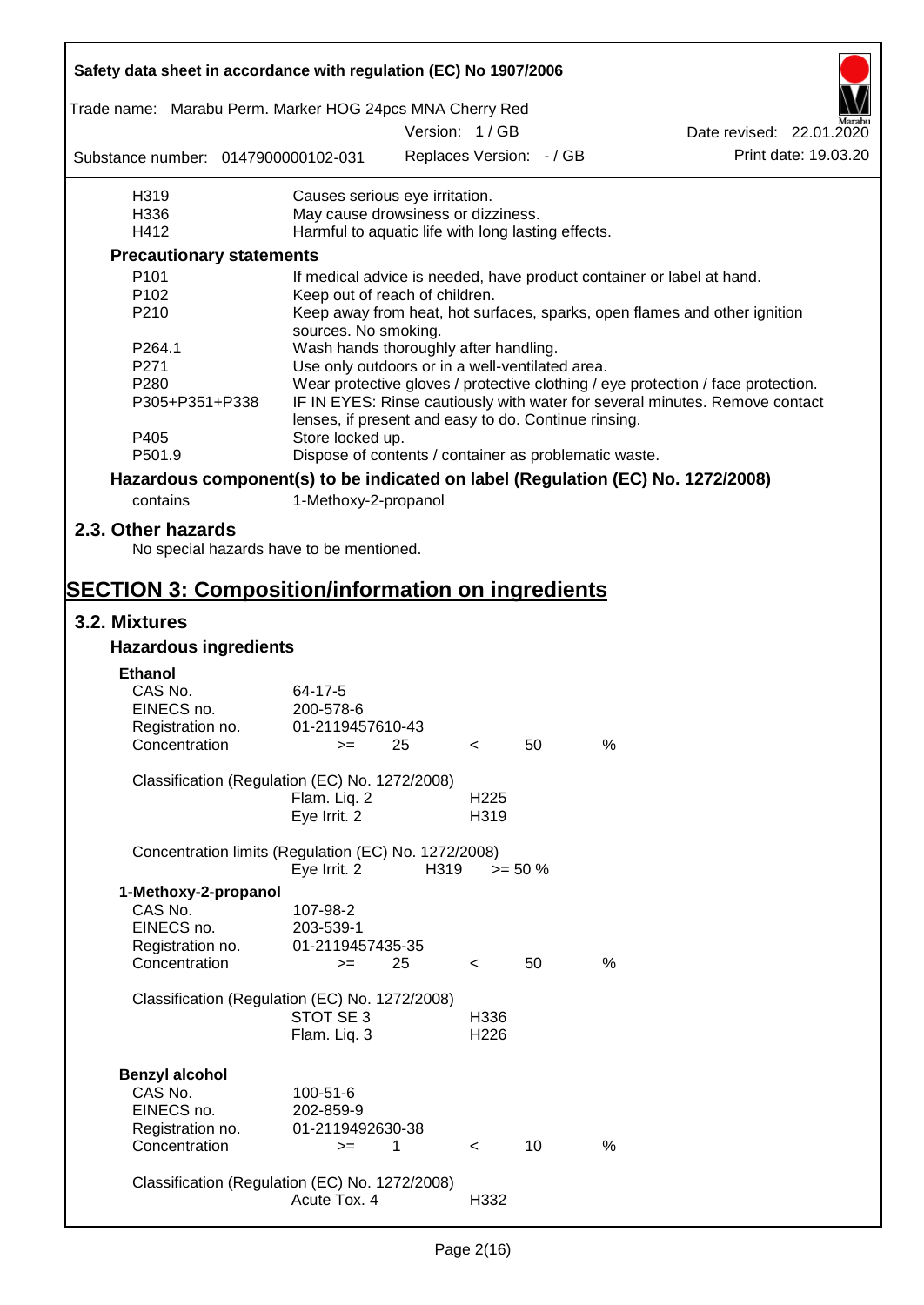| Trade name:   | Safety data sheet in accordance with regulation (EC) No 1907/2006<br>Marabu Perm. Marker HOG 24pcs MNA Cherry Red |               |                          |    |      |                          |                      |
|---------------|-------------------------------------------------------------------------------------------------------------------|---------------|--------------------------|----|------|--------------------------|----------------------|
|               |                                                                                                                   | Version: 1/GB |                          |    |      | Date revised: 22.01.2020 | Marabu               |
|               | Substance number: 0147900000102-031                                                                               |               | Replaces Version: - / GB |    |      |                          | Print date: 19.03.20 |
|               | Acute Tox. 4                                                                                                      |               | H302                     |    |      |                          |                      |
|               | Eye Irrit. 2                                                                                                      |               | H <sub>3</sub> 19        |    |      |                          |                      |
|               | 3',6'-bis(diethylamino)spiro[isobenzofuran-1(3H),9'-[9H]xanthene]-3-one                                           |               |                          |    |      |                          |                      |
| CAS No.       | 509-34-2                                                                                                          |               |                          |    |      |                          |                      |
| EINECS no.    | 208-096-8                                                                                                         |               |                          |    |      |                          |                      |
| Concentration | $>=$                                                                                                              | 2,5           | $\lt$                    | 10 | $\%$ |                          |                      |
|               | Classification (Regulation (EC) No. 1272/2008)                                                                    |               |                          |    |      |                          |                      |
|               | Acute Tox. 4                                                                                                      |               | H <sub>302</sub>         |    |      |                          |                      |
|               | Eye Irrit. 2                                                                                                      |               | H <sub>3</sub> 19        |    |      |                          |                      |
|               | Aquatic Chronic 2                                                                                                 |               | H411                     |    |      |                          |                      |

# **SECTION 4: First aid measures**

### **4.1. Description of first aid measures**

#### **General information**

In all cases of doubt, or when symptoms persist, seek medical attention. Never give anything by mouth to an unconscious person. If unconscious place in recovery position and seek medical advice.

#### **After inhalation**

Remove to fresh air, keep patient warm and at rest. If breathing is irregular or stopped, administer artificial respiration.

#### **After skin contact**

Remove contaminated clothing. Wash skin thoroughly with soap and water or use recognised skin cleanser. Do NOT use solvents or thinners.

#### **After eye contact**

Remove contact lenses, irrigate copiously with clean, fresh water, holding the eyelids apart for at least 10 minutes and seek immediate medical advice.

#### **After ingestion**

If accidentally swallowed rinse the mouth with plenty of water (only if the person is conscious) and obtain immediate medical attention. Keep at rest. Do NOT induce vomiting.

### **4.2. Most important symptoms and effects, both acute and delayed**

Until now no symptoms known so far.

### **4.3. Indication of any immediate medical attention and special treatment needed**

### **Hints for the physician / treatment**

Treat symptomatically

# **SECTION 5: Firefighting measures**

### **5.1. Extinguishing media**

### **Suitable extinguishing media**

Recommended: alcohol resistant foam, CO2, powders, water spray/mist, Not be used for safety reasons: water *iet* 

### **5.2. Special hazards arising from the substance or mixture**

In the event of fire the following can be released: Carbon monoxide (CO); Carbon dioxide (CO2); dense black smoke; Nitrogen oxides (NOx); Sulphur oxides; Hydrogen chloride (HCl)

### **5.3. Advice for firefighters**

### **Special protective equipment for fire-fighting**

Cool closed containers exposed to fire with water. Do not allow run-off from fire fighting to enter drains or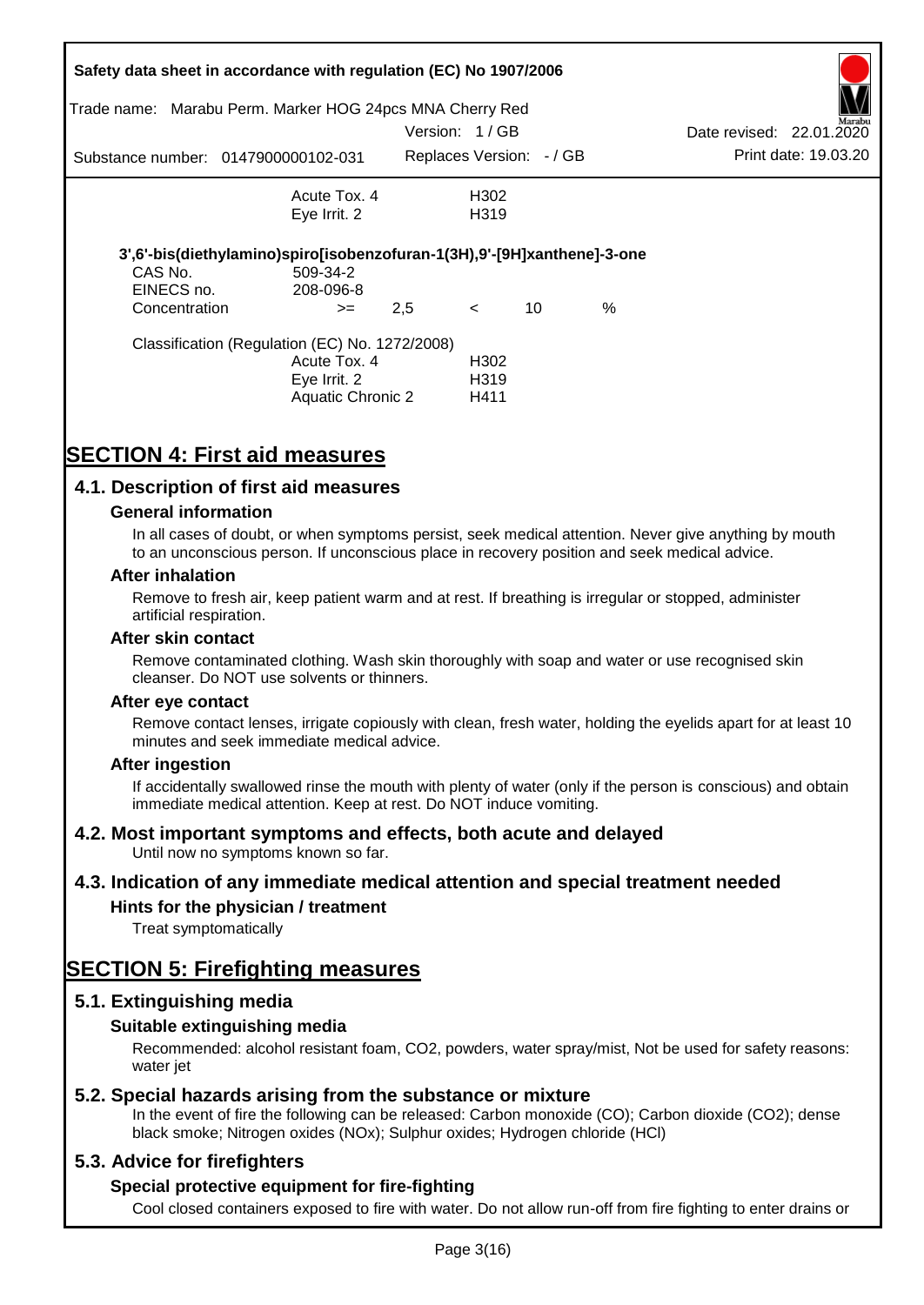

Trade name: Marabu Perm. Marker HOG 24pcs MNA Cherry Red

Version: 1 / GB

Replaces Version: - / GB Print date: 19.03.20 Date revised: 22.01.

Substance number: 0147900000102-031

water courses.

# **SECTION 6: Accidental release measures**

### **6.1. Personal precautions, protective equipment and emergency procedures**

Exclude sources of ignition and ventilate the area. Avoid breathing vapours. Refer to protective measures listed in Sections 7 and 8.

### **6.2. Environmental precautions**

Do not allow to enter drains or waterways. If the product contaminates lakes, rivers or sewage, inform appropriate authorities in accordance with local regulations.

### **6.3. Methods and material for containment and cleaning up**

Contain and collect spillage with non-combustible absorbent materials, e.g. sand, earth, vermiculite, diatomaceous earth and place in container for disposal according to local regulations (see section 13). Clean preferably with a detergent - avoid use of solvents.

### **6.4. Reference to other sections**

Information regarding Safe handling, see Section 7. Information regarding personal protective measures, see Section 8. Information regarding waste disposal, see Section 13.

# **SECTION 7: Handling and storage**

### **7.1. Precautions for safe handling**

### **Advice on safe handling**

Prevent the creation of flammable or explosive concentrations of vapour in air and avoid vapour concentration higher than the occupational exposure limits. In addition, the product should only be used in areas from which all naked lights and other sources of ignition have been excluded. Electrical equipment should be protected to the appropriate standard. Mixture may charge electrostatically: always use earthing leads when transferring from one container to another. Operators should wear anti-static footwear and clothing and floors should be of the conducting type. Isolate from sources of heat, sparks and open flame. No sparking tools should be used. Avoid skin and eye contact. Avoid the inhalation of particulates and spray mist arising from the application of this mixture. Smoking, eating and drinking shall be prohibited in application area. For personal protection see Section 8. Never use pressure to empty: container is not a pressure vessel. Always keep in containers of same material as the original one. Comply with the health and safety at work laws. Do not allow to enter drains or water courses.

### **Advice on protection against fire and explosion**

Vapours are heavier than air and may spread along floors. Vapours may form explosive mixtures with air.

#### **Classification of fires / temperature class / Ignition group / Dust explosion class**

| Classification of fires | B (Combustible liquid substances) |
|-------------------------|-----------------------------------|
| Temperature class       | T3                                |

### **7.2. Conditions for safe storage, including any incompatibilities**

### **Requirements for storage rooms and vessels**

Electrical installations/working materials must comply with the local applied technological safety standards. Storage rooms in which filling operations take place must have a conducting floor. Store in accordance with national regulation

#### **Hints on storage assembly**

Store away from oxidising agents, from strongly alkaline and strongly acid materials.

### **Further information on storage conditions**

Observe label precautions. Store between 15 and 30 °C in a dry, well ventilated place away from sources of heat and direct sunlight. Keep container tightly closed. Keep away from sources of ignition. No smoking. Prevent unauthorised access. Containers which are opened must be carefully resealed and kept upright to prevent leakage.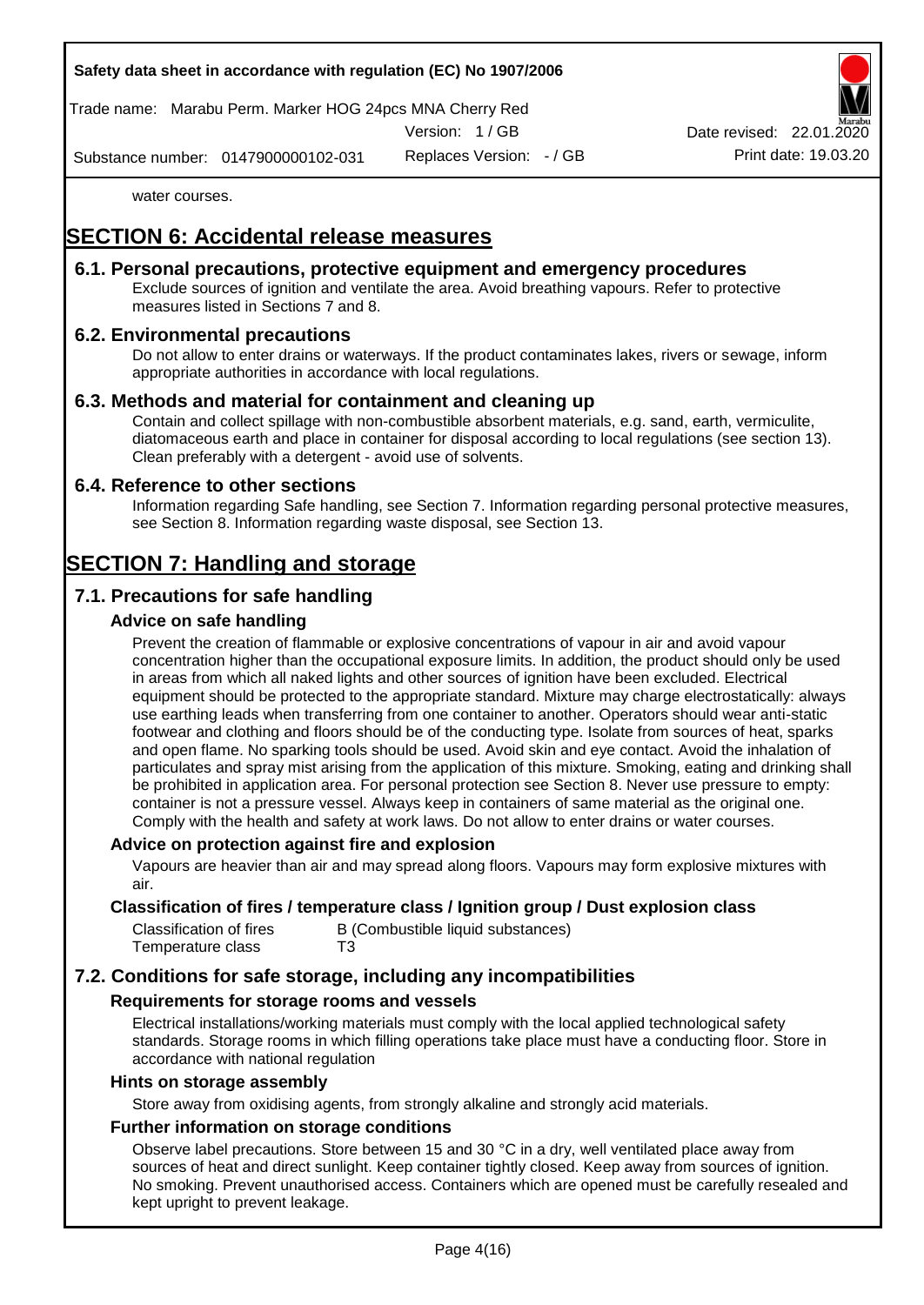| Safety data sheet in accordance with regulation (EC) No 1907/2006                                     |            |                                |      |                   |                          |
|-------------------------------------------------------------------------------------------------------|------------|--------------------------------|------|-------------------|--------------------------|
| Trade name: Marabu Perm. Marker HOG 24pcs MNA Cherry Red                                              |            | Version: 1/GB                  |      |                   | Date revised: 22.01.2020 |
| Substance number: 0147900000102-031                                                                   |            | Replaces Version: - / GB       |      |                   | Print date: 19.03.20     |
| 7.3. Specific end use(s)<br>Painting agent<br><b>SECTION 8: Exposure controls/personal protection</b> |            |                                |      |                   |                          |
| 8.1. Control parameters                                                                               |            |                                |      |                   |                          |
| <b>Exposure limit values</b>                                                                          |            |                                |      |                   |                          |
| <b>Ethanol</b>                                                                                        |            |                                |      |                   |                          |
| List                                                                                                  | EH40       |                                |      |                   |                          |
| <b>Type</b>                                                                                           | <b>WEL</b> |                                |      |                   |                          |
| Value                                                                                                 | 1920       | mg/m <sup>3</sup>              | 1000 | ppm(V)            |                          |
| <b>Status: 2011</b>                                                                                   |            |                                |      |                   |                          |
| 1-Methoxy-2-propanol                                                                                  |            |                                |      |                   |                          |
| List                                                                                                  | EH40       |                                |      |                   |                          |
| <b>Type</b>                                                                                           | WEL        |                                |      |                   |                          |
| Value                                                                                                 | 375        | mg/m <sup>3</sup>              | 100  | ppm(V)            |                          |
| Short term exposure limit                                                                             | 560        | mg/m <sup>3</sup>              | 150  | ppm(V)            |                          |
| Skin resorption / sensibilisation: Sk;                                                                |            | <b>Status: 2011</b>            |      |                   |                          |
| <b>Derived No/Minimal Effect Levels (DNEL/DMEL)</b>                                                   |            |                                |      |                   |                          |
| <b>Ethanol</b>                                                                                        |            |                                |      |                   |                          |
| Type of value                                                                                         |            | Derived No Effect Level (DNEL) |      |                   |                          |
| Reference group                                                                                       | Worker     |                                |      |                   |                          |
| Duration of exposure                                                                                  | Long term  |                                |      |                   |                          |
| Route of exposure                                                                                     | inhalative |                                |      |                   |                          |
| Mode of action                                                                                        |            | Systemic effects               |      |                   |                          |
| Concentration                                                                                         |            | 950                            |      | mg/m <sup>3</sup> |                          |
| Type of value                                                                                         |            | Derived No Effect Level (DNEL) |      |                   |                          |
| Reference group                                                                                       | Worker     |                                |      |                   |                          |
| Duration of exposure                                                                                  | Short term |                                |      |                   |                          |
| Route of exposure                                                                                     | inhalative |                                |      |                   |                          |
| Mode of action                                                                                        |            | Local effects                  |      |                   |                          |
| Concentration                                                                                         |            | 1900                           |      | mg/m <sup>3</sup> |                          |
|                                                                                                       |            |                                |      |                   |                          |
| Type of value                                                                                         |            | Derived No Effect Level (DNEL) |      |                   |                          |
| Reference group                                                                                       | Worker     |                                |      |                   |                          |
| Duration of exposure                                                                                  | Long term  |                                |      |                   |                          |
| Route of exposure                                                                                     | dermal     |                                |      |                   |                          |
| Mode of action                                                                                        |            | Systemic effects               |      |                   |                          |
| Concentration                                                                                         |            | 343                            |      | mg/kg/d           |                          |
| Type of value                                                                                         |            | Derived No Effect Level (DNEL) |      |                   |                          |
| Reference group                                                                                       | Consumer   |                                |      |                   |                          |
| Duration of exposure                                                                                  | Long term  |                                |      |                   |                          |
| Route of exposure                                                                                     | inhalative |                                |      |                   |                          |
| Mode of action                                                                                        |            | Systemic effects               |      |                   |                          |
| Concentration                                                                                         |            | 114                            |      | mg/m <sup>3</sup> |                          |
|                                                                                                       |            |                                |      |                   |                          |
| Type of value                                                                                         |            | Derived No Effect Level (DNEL) |      |                   |                          |
| Reference group                                                                                       | Consumer   |                                |      |                   |                          |
| Duration of exposure                                                                                  | Short term |                                |      |                   |                          |
| Route of exposure<br>Mode of action                                                                   | inhalative | Local effects                  |      |                   |                          |
| Concentration                                                                                         |            | 950                            |      | mg/m <sup>3</sup> |                          |
|                                                                                                       |            |                                |      |                   |                          |

Ī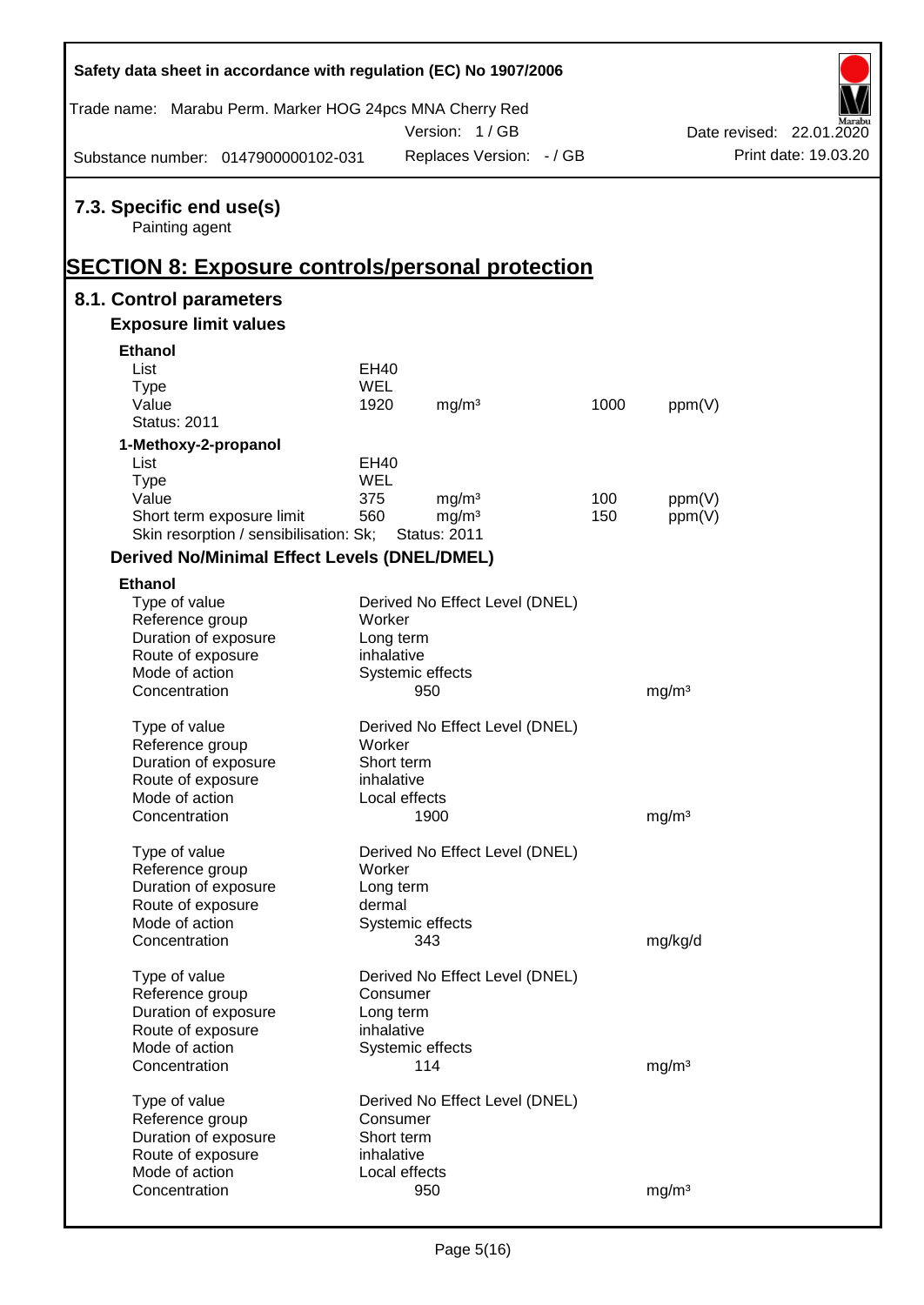| Safety data sheet in accordance with regulation (EC) No 1907/2006<br>Trade name: Marabu Perm. Marker HOG 24pcs MNA Cherry Red |                                |                          |
|-------------------------------------------------------------------------------------------------------------------------------|--------------------------------|--------------------------|
|                                                                                                                               | Version: 1/GB                  | Date revised: 22.01.2020 |
| Substance number: 0147900000102-031                                                                                           | Replaces Version: - / GB       | Print date: 19.03.20     |
| Type of value                                                                                                                 | Derived No Effect Level (DNEL) |                          |
| Reference group                                                                                                               | Consumer                       |                          |
| Duration of exposure                                                                                                          | Long term                      |                          |
| Route of exposure                                                                                                             | dermal                         |                          |
| Mode of action                                                                                                                | Systemic effects               |                          |
| Concentration                                                                                                                 | 206                            | mg/kg/d                  |
| Type of value                                                                                                                 | Derived No Effect Level (DNEL) |                          |
| Reference group                                                                                                               | Consumer                       |                          |
| Duration of exposure                                                                                                          | Long term                      |                          |
| Route of exposure                                                                                                             | oral                           |                          |
| Mode of action                                                                                                                | Systemic effects               |                          |
| Concentration                                                                                                                 | 87                             | mg/kg/d                  |
| 1-Methoxy-2-propanol                                                                                                          |                                |                          |
| Type of value                                                                                                                 | Derived No Effect Level (DNEL) |                          |
| Reference group                                                                                                               | Worker                         |                          |
| Duration of exposure                                                                                                          | Acute                          |                          |
| Route of exposure                                                                                                             | inhalative                     |                          |
| Mode of action                                                                                                                | Local effects                  |                          |
| Concentration                                                                                                                 | 553,5                          | mg/m <sup>3</sup>        |
| Type of value                                                                                                                 | Derived No Effect Level (DNEL) |                          |
| Reference group                                                                                                               | Worker                         |                          |
| Duration of exposure                                                                                                          | Long term                      |                          |
| Route of exposure                                                                                                             | dermal                         |                          |
| Mode of action                                                                                                                | Systemic effects               |                          |
| Concentration                                                                                                                 | 50,6                           | mg/person/               |
|                                                                                                                               |                                | d                        |
| Type of value                                                                                                                 | Derived No Effect Level (DNEL) |                          |
| Reference group                                                                                                               | Worker                         |                          |
| Duration of exposure                                                                                                          | Long term                      |                          |
| Route of exposure                                                                                                             | inhalative                     |                          |
| Mode of action                                                                                                                | Systemic effects               |                          |
| Concentration                                                                                                                 | 369                            | mg/m <sup>3</sup>        |
| Type of value                                                                                                                 | Derived No Effect Level (DNEL) |                          |
| Reference group                                                                                                               | <b>General Population</b>      |                          |
| Duration of exposure                                                                                                          | Long term                      |                          |
| Route of exposure                                                                                                             | dermal                         |                          |
| Mode of action                                                                                                                | Systemic effects               |                          |
| Concentration                                                                                                                 | 18,1                           | mg/kg                    |
| Type of value                                                                                                                 | Derived No Effect Level (DNEL) |                          |
| Reference group                                                                                                               | <b>General Population</b>      |                          |
| Duration of exposure                                                                                                          | Long term                      |                          |
| Route of exposure                                                                                                             | inhalative                     |                          |
| Mode of action                                                                                                                | Systemic effects               |                          |
| Concentration                                                                                                                 | 43,9                           | mg/m <sup>3</sup>        |
| Type of value                                                                                                                 | Derived No Effect Level (DNEL) |                          |
| Reference group                                                                                                               | <b>General Population</b>      |                          |
| Duration of exposure                                                                                                          | Long term                      |                          |
| Route of exposure                                                                                                             | oral                           |                          |
| Mode of action                                                                                                                | Systemic effects               |                          |
| Concentration                                                                                                                 | 3,3                            | mg/kg/d                  |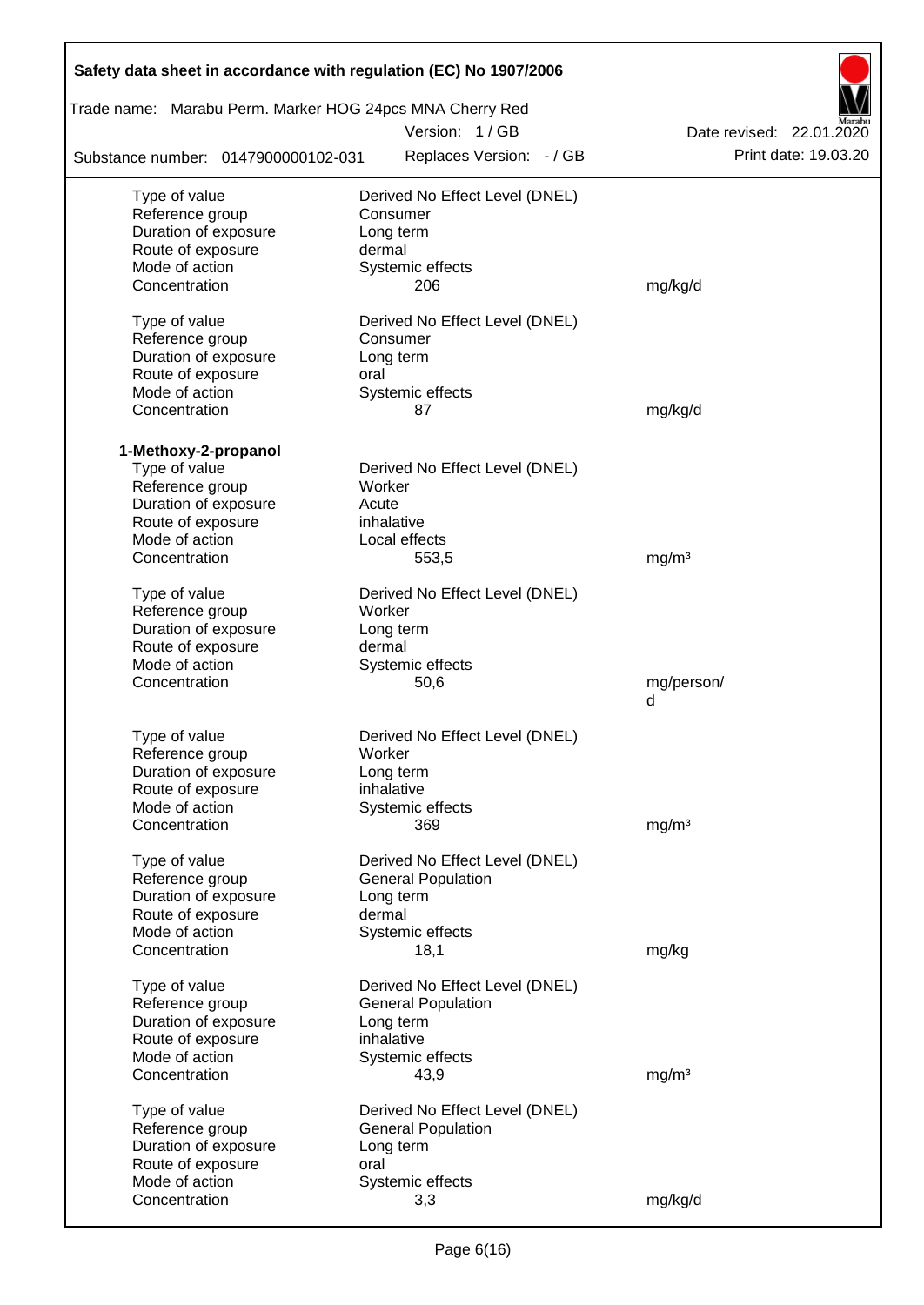### **Safety data sheet in accordance with regulation (EC) No 1907/2006**

Trade name: Marabu Perm. Marker HOG 24pcs MNA Cherry Red

Version: 1 / GB

Substance number: 0147900000102-031

Replaces Version: - / GB Print date: 19.03.20 Date revised: 22.01.2020

| <b>Benzyl alcohol</b>               |                                |                   |
|-------------------------------------|--------------------------------|-------------------|
| Type of value                       | Derived No Effect Level (DNEL) |                   |
| Reference group                     | Worker                         |                   |
| Duration of exposure                | Long term                      |                   |
| Route of exposure                   | inhalative                     |                   |
| Mode of action                      | Systemic effects               |                   |
| Concentration                       | 22                             | mg/m <sup>3</sup> |
|                                     |                                |                   |
| Type of value                       | Derived No Effect Level (DNEL) |                   |
| Reference group                     | Worker                         |                   |
| Duration of exposure                | Short term                     |                   |
| Route of exposure                   | inhalative                     |                   |
| Mode of action                      | Systemic effects               |                   |
| Concentration                       | 110                            | mg/m <sup>3</sup> |
| Type of value                       | Derived No Effect Level (DNEL) |                   |
| Reference group                     | Worker                         |                   |
| Duration of exposure                | Long term                      |                   |
| Route of exposure                   | dermal                         |                   |
| Mode of action                      | Systemic effects               |                   |
| Concentration                       | 8                              | mg/kg/d           |
|                                     |                                |                   |
| Type of value                       | Derived No Effect Level (DNEL) |                   |
| Reference group                     | Worker                         |                   |
| Duration of exposure                | Short term                     |                   |
| Route of exposure                   | dermal                         |                   |
| Mode of action                      | Systemic effects               |                   |
| Concentration                       | 40                             | mg/kg/d           |
|                                     |                                |                   |
| Type of value                       | Derived No Effect Level (DNEL) |                   |
| Reference group                     | Consumer                       |                   |
| Duration of exposure                | Long term                      |                   |
| Route of exposure                   | inhalative                     |                   |
| Mode of action                      | Systemic effects               |                   |
| Concentration                       | 5,4                            | mg/m <sup>3</sup> |
| Type of value                       | Derived No Effect Level (DNEL) |                   |
| Reference group                     | Consumer                       |                   |
| Duration of exposure                | Short term                     |                   |
| Route of exposure                   | inhalative                     |                   |
| Mode of action                      | Systemic effects               |                   |
| Concentration                       | 27                             | mg/m <sup>3</sup> |
|                                     |                                |                   |
| Type of value                       | Derived No Effect Level (DNEL) |                   |
| Reference group                     | Consumer                       |                   |
| Duration of exposure                | Long term                      |                   |
| Route of exposure                   | dermal                         |                   |
| Mode of action                      | Systemic effects               |                   |
| Concentration                       | 4                              | mg/kg/d           |
| Type of value                       | Derived No Effect Level (DNEL) |                   |
| Reference group                     | Consumer                       |                   |
| Duration of exposure                | Short term                     |                   |
|                                     | dermal                         |                   |
| Route of exposure<br>Mode of action |                                |                   |
|                                     | Systemic effects               |                   |
| Concentration                       | 20                             | mg/kg/d           |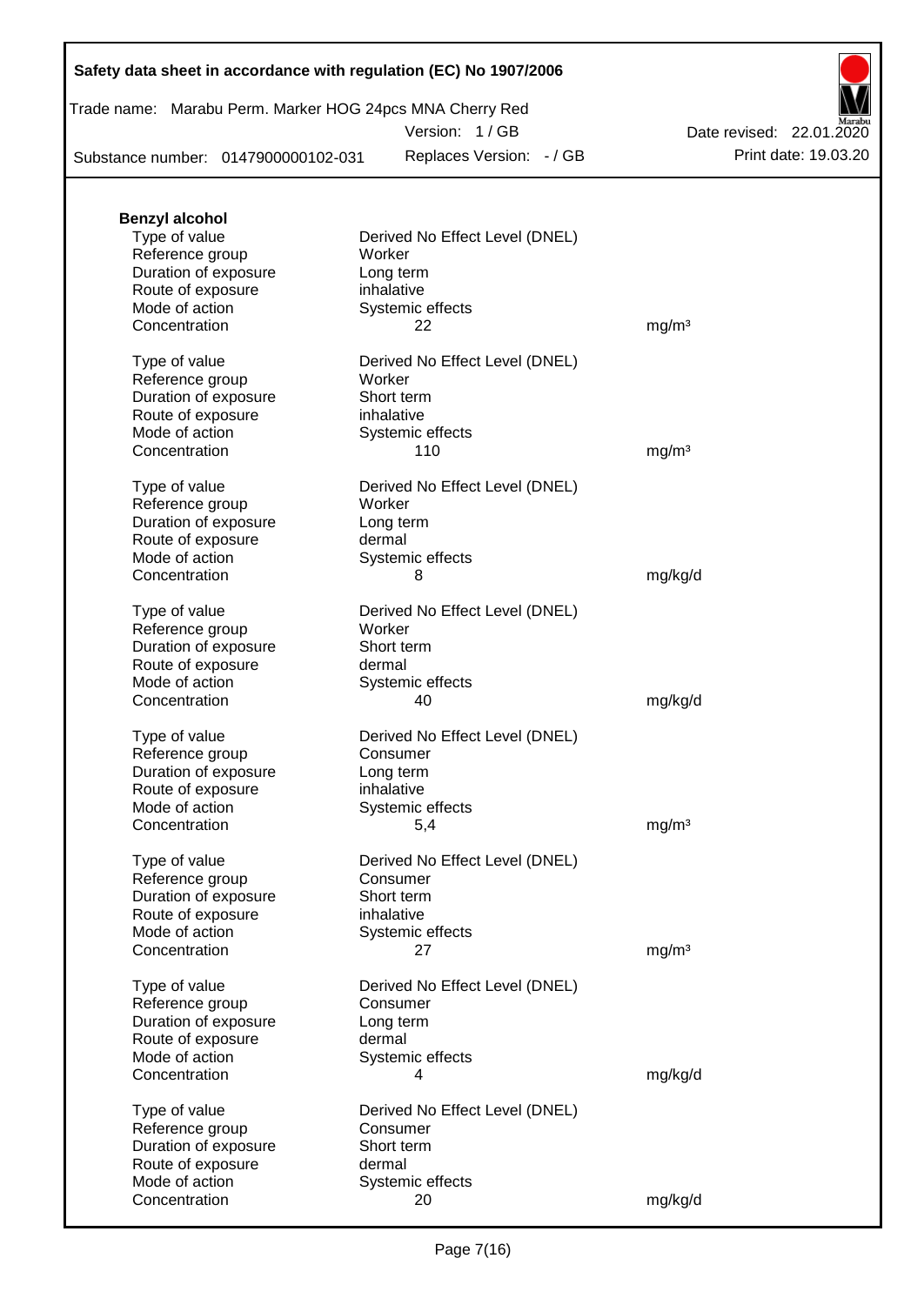| Trade name: Marabu Perm. Marker HOG 24pcs MNA Cherry Red |             | Version: 1 / GB                |                                                  |
|----------------------------------------------------------|-------------|--------------------------------|--------------------------------------------------|
|                                                          |             | Replaces Version: - / GB       | Date revised: 22.01.2020<br>Print date: 19.03.20 |
| Substance number: 0147900000102-031                      |             |                                |                                                  |
| Type of value                                            |             | Derived No Effect Level (DNEL) |                                                  |
| Reference group                                          |             | Consumer                       |                                                  |
| Duration of exposure                                     |             | Long term                      |                                                  |
| Route of exposure                                        | oral        |                                |                                                  |
| Mode of action                                           |             | Systemic effects               |                                                  |
| Concentration                                            |             | 4                              | mg/kg/d                                          |
| Type of value                                            |             | Derived No Effect Level (DNEL) |                                                  |
| Reference group                                          |             | Consumer                       |                                                  |
| Duration of exposure                                     |             | Short term                     |                                                  |
| Route of exposure                                        | oral        |                                |                                                  |
| Mode of action                                           |             | Systemic effects               |                                                  |
| Concentration                                            |             | 20                             | mg/kg/d                                          |
| <b>Predicted No Effect Concentration (PNEC)</b>          |             |                                |                                                  |
| <b>Ethanol</b>                                           |             |                                |                                                  |
| Type of value                                            | <b>PNEC</b> |                                |                                                  |
| <b>Type</b>                                              |             | Freshwater                     |                                                  |
| Concentration                                            |             | 0,96                           | mg/l                                             |
| Type of value                                            | <b>PNEC</b> |                                |                                                  |
| Type                                                     |             | Saltwater                      |                                                  |
| Concentration                                            |             | 0,79                           | mg/l                                             |
| Type of value                                            | <b>PNEC</b> |                                |                                                  |
| <b>Type</b>                                              |             | Water (intermittent release)   |                                                  |
| Concentration                                            |             | 2,75                           | mg/l                                             |
| Type of value                                            | <b>PNEC</b> |                                |                                                  |
| Type                                                     |             | Sewage treatment plant (STP)   |                                                  |
| Concentration                                            |             | 580                            | mg/l                                             |
| Type of value                                            | <b>PNEC</b> |                                |                                                  |
| Type                                                     |             | Freshwater sediment            |                                                  |
| Concentration                                            |             | 3,6                            | mg/kg                                            |
| Type of value                                            | <b>PNEC</b> |                                |                                                  |
| Type                                                     |             | Marine sediment                |                                                  |
| Concentration                                            |             | 2,9                            | mg/kg                                            |
|                                                          | <b>PNEC</b> |                                |                                                  |
| Type of value                                            |             |                                |                                                  |
| <b>Type</b><br>Concentration                             | Soil        | 0,63                           | mg/kg                                            |
|                                                          |             |                                |                                                  |
| 1-Methoxy-2-propanol<br>Type of value                    | <b>PNEC</b> |                                |                                                  |
| <b>Type</b>                                              |             | Freshwater                     |                                                  |
| Concentration                                            |             | 10                             | mg/l                                             |
| Type of value                                            | <b>PNEC</b> |                                |                                                  |
| <b>Type</b>                                              | Water       |                                |                                                  |
| Concentration                                            |             | 41,6                           | mg/kg                                            |
|                                                          |             |                                |                                                  |
| Type of value<br>Type                                    | <b>PNEC</b> | Sediment                       |                                                  |
| Concentration                                            |             | 41,6                           | mg/kg                                            |

Г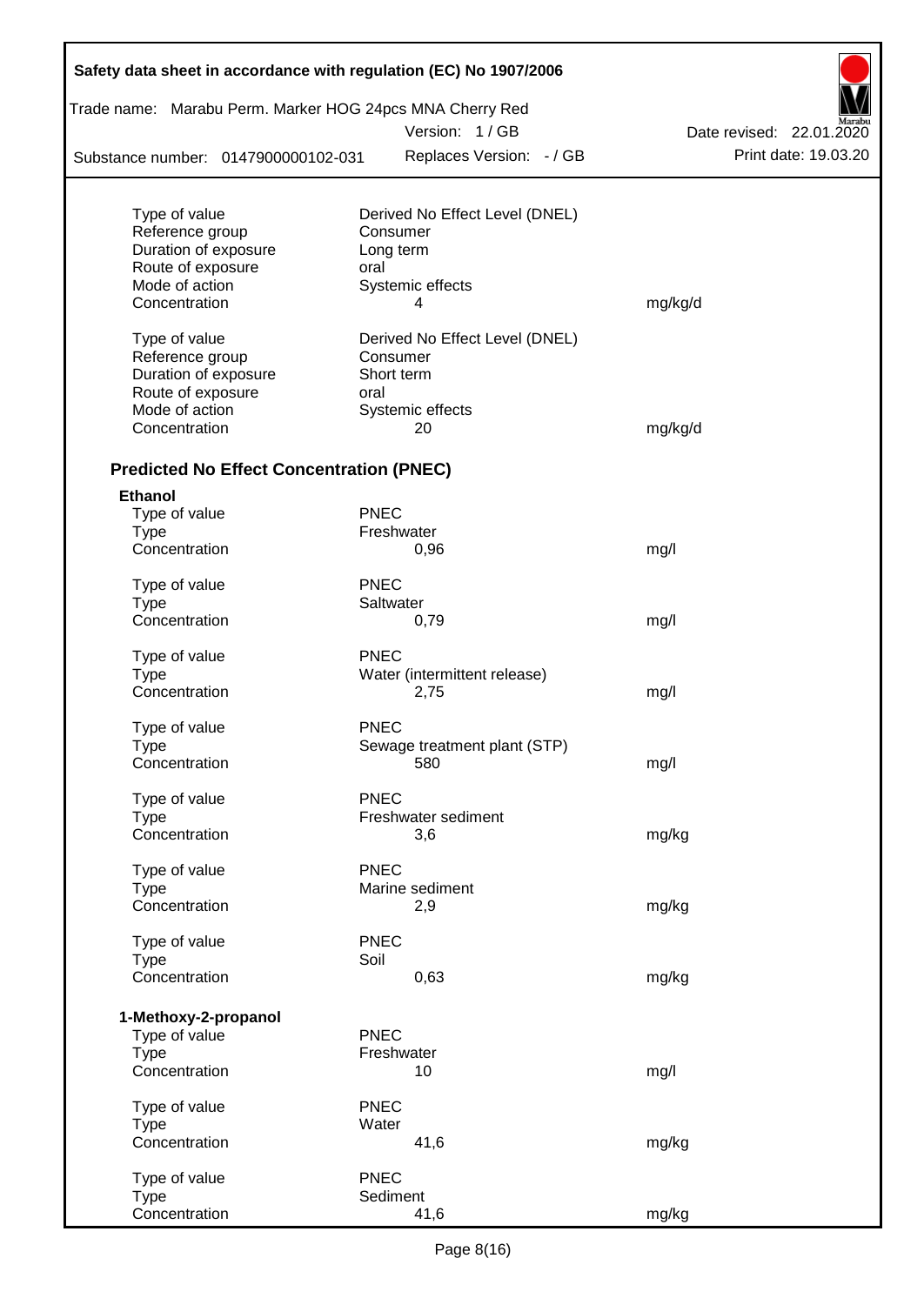| Substance number: 0147900000102-031 | Trade name: Marabu Perm. Marker HOG 24pcs MNA Cherry Red<br>Version: 1/GB<br>Replaces Version: - / GB | Date revised: 22.01.2020<br>Print date: 19.03.20 |
|-------------------------------------|-------------------------------------------------------------------------------------------------------|--------------------------------------------------|
|                                     |                                                                                                       |                                                  |
| Type of value<br><b>Type</b>        | <b>PNEC</b><br>Marine sediment                                                                        |                                                  |
| Concentration                       | 4,17                                                                                                  | mg/kg                                            |
| Type of value                       | <b>PNEC</b>                                                                                           |                                                  |
| <b>Type</b>                         | Soil                                                                                                  |                                                  |
| Concentration                       | 2,47                                                                                                  | mg/kg                                            |
| Type of value                       | <b>PNEC</b>                                                                                           |                                                  |
| <b>Type</b>                         | Sewage treatment plant (STP)                                                                          |                                                  |
| Concentration                       | 100                                                                                                   | mg/l                                             |
| <b>Benzyl alcohol</b>               |                                                                                                       |                                                  |
| Type of value                       | <b>PNEC</b>                                                                                           |                                                  |
| <b>Type</b>                         | Freshwater                                                                                            |                                                  |
| Concentration                       | 1                                                                                                     | mg/l                                             |
| Type of value                       | <b>PNEC</b>                                                                                           |                                                  |
| <b>Type</b>                         | Saltwater                                                                                             |                                                  |
| Concentration                       | 0,1                                                                                                   | mg/l                                             |
| Type of value                       | <b>PNEC</b>                                                                                           |                                                  |
| <b>Type</b>                         | Water (intermittent release)                                                                          |                                                  |
| Concentration                       | 2,3                                                                                                   | mg/l                                             |
| Type of value                       | <b>PNEC</b>                                                                                           |                                                  |
| <b>Type</b>                         | Sewage treatment plant (STP)                                                                          |                                                  |
| Concentration                       | 39                                                                                                    | mg/l                                             |
| Type of value                       | <b>PNEC</b>                                                                                           |                                                  |
| Type                                | Freshwater sediment                                                                                   |                                                  |
| Concentration                       | 5,27                                                                                                  | mg/kg                                            |
| Type of value                       | <b>PNEC</b>                                                                                           |                                                  |
| <b>Type</b>                         | Marine sediment                                                                                       |                                                  |
| Concentration                       | 0,527                                                                                                 | mg/kg                                            |
| Type of value                       | <b>PNEC</b>                                                                                           |                                                  |
| <b>Type</b>                         | Soil                                                                                                  |                                                  |
| Concentration                       | 0,456                                                                                                 | mg/kg                                            |

### **8.2. Exposure controls**

#### **Exposure controls**

Provide adequate ventilation. Where reasonably practicable this should be achieved by the use of local exhaust ventilation and good general extraction. If these are not sufficient to maintain concentrations of particulates and solvent vapour below the OEL, suitable respiratory protection must be worn.

#### **Respiratory protection**

If workers are exposed to concentrations above the exposure limit they must use appropriate, certified respirators. Full mask, filter A

#### **Hand protection**

There is no one glove material or combination of materials that will give unlimited resistance to any individual or combination of chemicals.

For prolonged or repeated handling nitrile rubber gloves with textile undergloves are required. Material thickness  $\rightarrow$  0.5 mm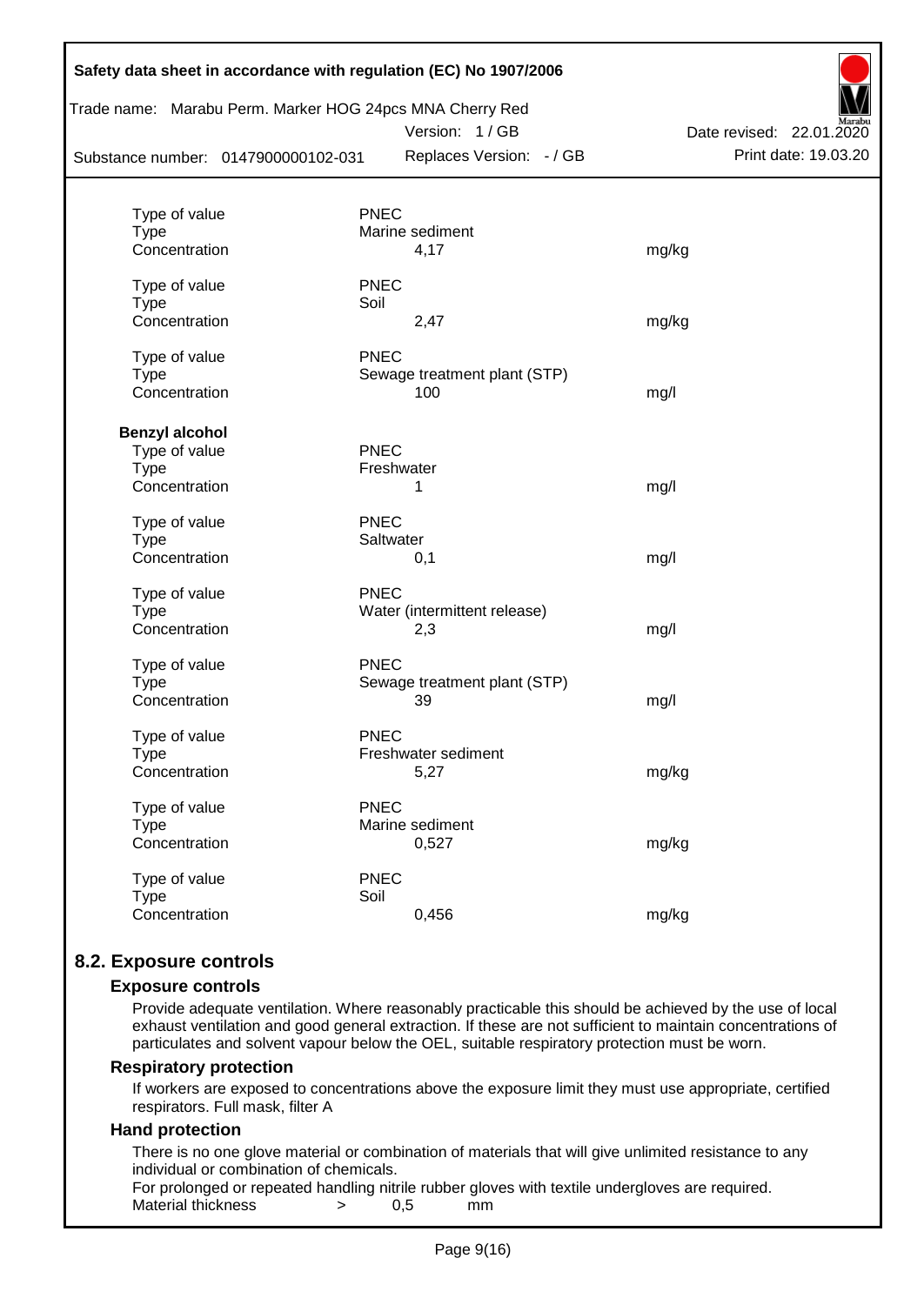| Safety data sheet in accordance with regulation (EC) No 1907/2006                                                                                                                                                                                                                                                                                                                                             |                                                 |     |     |                                                                                                                                                                                                                                                                                                                    |
|---------------------------------------------------------------------------------------------------------------------------------------------------------------------------------------------------------------------------------------------------------------------------------------------------------------------------------------------------------------------------------------------------------------|-------------------------------------------------|-----|-----|--------------------------------------------------------------------------------------------------------------------------------------------------------------------------------------------------------------------------------------------------------------------------------------------------------------------|
| Trade name: Marabu Perm. Marker HOG 24pcs MNA Cherry Red                                                                                                                                                                                                                                                                                                                                                      |                                                 |     |     |                                                                                                                                                                                                                                                                                                                    |
|                                                                                                                                                                                                                                                                                                                                                                                                               | Version: 1/GB                                   |     |     | Date revised: 22.01.2020                                                                                                                                                                                                                                                                                           |
| Substance number: 0147900000102-031                                                                                                                                                                                                                                                                                                                                                                           | Replaces Version: - / GB                        |     |     | Print date: 19.03.20                                                                                                                                                                                                                                                                                               |
| Breakthrough time<br>$\overline{\phantom{0}}$<br>The breakthrough time must be greater than the end use time of the product.<br>replacement must be followed.<br>Gloves should be replaced regularly and if there is any sign of damage to the glove material.<br>Always ensure that gloves are free from defects and that they are stored and used correctly.<br>maintenance.<br>once exposure has occurred. | 30                                              | min |     | The instructions and information provided by the glove manufacturer on use, storage, maintenance and<br>The performance or effectiveness of the glove may be reduced by physical/ chemical damage and poor<br>Barrier creams may help to protect the exposed areas of the skin, they should however not be applied |
| Eye protection                                                                                                                                                                                                                                                                                                                                                                                                |                                                 |     |     |                                                                                                                                                                                                                                                                                                                    |
| Use safety eyewear designed to protect against splash of liquids.                                                                                                                                                                                                                                                                                                                                             |                                                 |     |     |                                                                                                                                                                                                                                                                                                                    |
| <b>Body protection</b>                                                                                                                                                                                                                                                                                                                                                                                        |                                                 |     |     |                                                                                                                                                                                                                                                                                                                    |
| Cotton or cotton/synthetic overalls or coveralls are normally suitable.                                                                                                                                                                                                                                                                                                                                       |                                                 |     |     |                                                                                                                                                                                                                                                                                                                    |
|                                                                                                                                                                                                                                                                                                                                                                                                               |                                                 |     |     |                                                                                                                                                                                                                                                                                                                    |
| <b>SECTION 9: Physical and chemical properties</b>                                                                                                                                                                                                                                                                                                                                                            |                                                 |     |     |                                                                                                                                                                                                                                                                                                                    |
| 9.1. Information on basic physical and chemical properties                                                                                                                                                                                                                                                                                                                                                    |                                                 |     |     |                                                                                                                                                                                                                                                                                                                    |
| <b>Form</b>                                                                                                                                                                                                                                                                                                                                                                                                   | liquid                                          |     |     |                                                                                                                                                                                                                                                                                                                    |
| <b>Colour</b>                                                                                                                                                                                                                                                                                                                                                                                                 | coloured                                        |     |     |                                                                                                                                                                                                                                                                                                                    |
| <b>Odour</b>                                                                                                                                                                                                                                                                                                                                                                                                  | mild, alcoholic                                 |     |     |                                                                                                                                                                                                                                                                                                                    |
| <b>Odour threshold</b>                                                                                                                                                                                                                                                                                                                                                                                        |                                                 |     |     |                                                                                                                                                                                                                                                                                                                    |
| Remarks                                                                                                                                                                                                                                                                                                                                                                                                       | No data available                               |     |     |                                                                                                                                                                                                                                                                                                                    |
| pH value                                                                                                                                                                                                                                                                                                                                                                                                      |                                                 |     |     |                                                                                                                                                                                                                                                                                                                    |
| Value                                                                                                                                                                                                                                                                                                                                                                                                         | 5,5                                             | to  | 7,5 |                                                                                                                                                                                                                                                                                                                    |
| <b>Melting point</b><br>Remarks                                                                                                                                                                                                                                                                                                                                                                               | not determined                                  |     |     |                                                                                                                                                                                                                                                                                                                    |
| <b>Freezing point</b>                                                                                                                                                                                                                                                                                                                                                                                         |                                                 |     |     |                                                                                                                                                                                                                                                                                                                    |
| Remarks                                                                                                                                                                                                                                                                                                                                                                                                       | not determined                                  |     |     |                                                                                                                                                                                                                                                                                                                    |
| Initial boiling point and boiling range                                                                                                                                                                                                                                                                                                                                                                       |                                                 |     |     |                                                                                                                                                                                                                                                                                                                    |
| Value                                                                                                                                                                                                                                                                                                                                                                                                         | 80                                              | to  | 90  | $^{\circ}C$                                                                                                                                                                                                                                                                                                        |
| <b>Flash point</b>                                                                                                                                                                                                                                                                                                                                                                                            |                                                 |     |     |                                                                                                                                                                                                                                                                                                                    |
| Value                                                                                                                                                                                                                                                                                                                                                                                                         | 35                                              |     |     | $^{\circ}C$                                                                                                                                                                                                                                                                                                        |
| Method                                                                                                                                                                                                                                                                                                                                                                                                        | ASTM D 6450 (CCCFP)                             |     |     |                                                                                                                                                                                                                                                                                                                    |
| Evaporation rate (ether $= 1$ ) :<br><b>Remarks</b>                                                                                                                                                                                                                                                                                                                                                           | not determined                                  |     |     |                                                                                                                                                                                                                                                                                                                    |
| <b>Flammability (solid, gas)</b>                                                                                                                                                                                                                                                                                                                                                                              |                                                 |     |     |                                                                                                                                                                                                                                                                                                                    |
| Not applicable                                                                                                                                                                                                                                                                                                                                                                                                |                                                 |     |     |                                                                                                                                                                                                                                                                                                                    |
| Upper/lower flammability or explosive limits                                                                                                                                                                                                                                                                                                                                                                  |                                                 |     |     |                                                                                                                                                                                                                                                                                                                    |
| Lower explosion limit<br>Upper explosion limit<br>Source                                                                                                                                                                                                                                                                                                                                                      | 1,5<br>appr.<br>15<br>appr.<br>Literature value |     |     | %(V)<br>$%$ (V)                                                                                                                                                                                                                                                                                                    |
| <b>Vapour density</b>                                                                                                                                                                                                                                                                                                                                                                                         |                                                 |     |     |                                                                                                                                                                                                                                                                                                                    |
| Remarks                                                                                                                                                                                                                                                                                                                                                                                                       | not determined                                  |     |     |                                                                                                                                                                                                                                                                                                                    |
| <b>Density</b>                                                                                                                                                                                                                                                                                                                                                                                                |                                                 |     |     |                                                                                                                                                                                                                                                                                                                    |
| Remarks                                                                                                                                                                                                                                                                                                                                                                                                       | not determined                                  |     |     |                                                                                                                                                                                                                                                                                                                    |
| <b>Solubility in water</b>                                                                                                                                                                                                                                                                                                                                                                                    |                                                 |     |     |                                                                                                                                                                                                                                                                                                                    |
| Remarks                                                                                                                                                                                                                                                                                                                                                                                                       | partially miscible                              |     |     |                                                                                                                                                                                                                                                                                                                    |
| <b>Partition coefficient: n-octanol/water</b>                                                                                                                                                                                                                                                                                                                                                                 |                                                 |     |     |                                                                                                                                                                                                                                                                                                                    |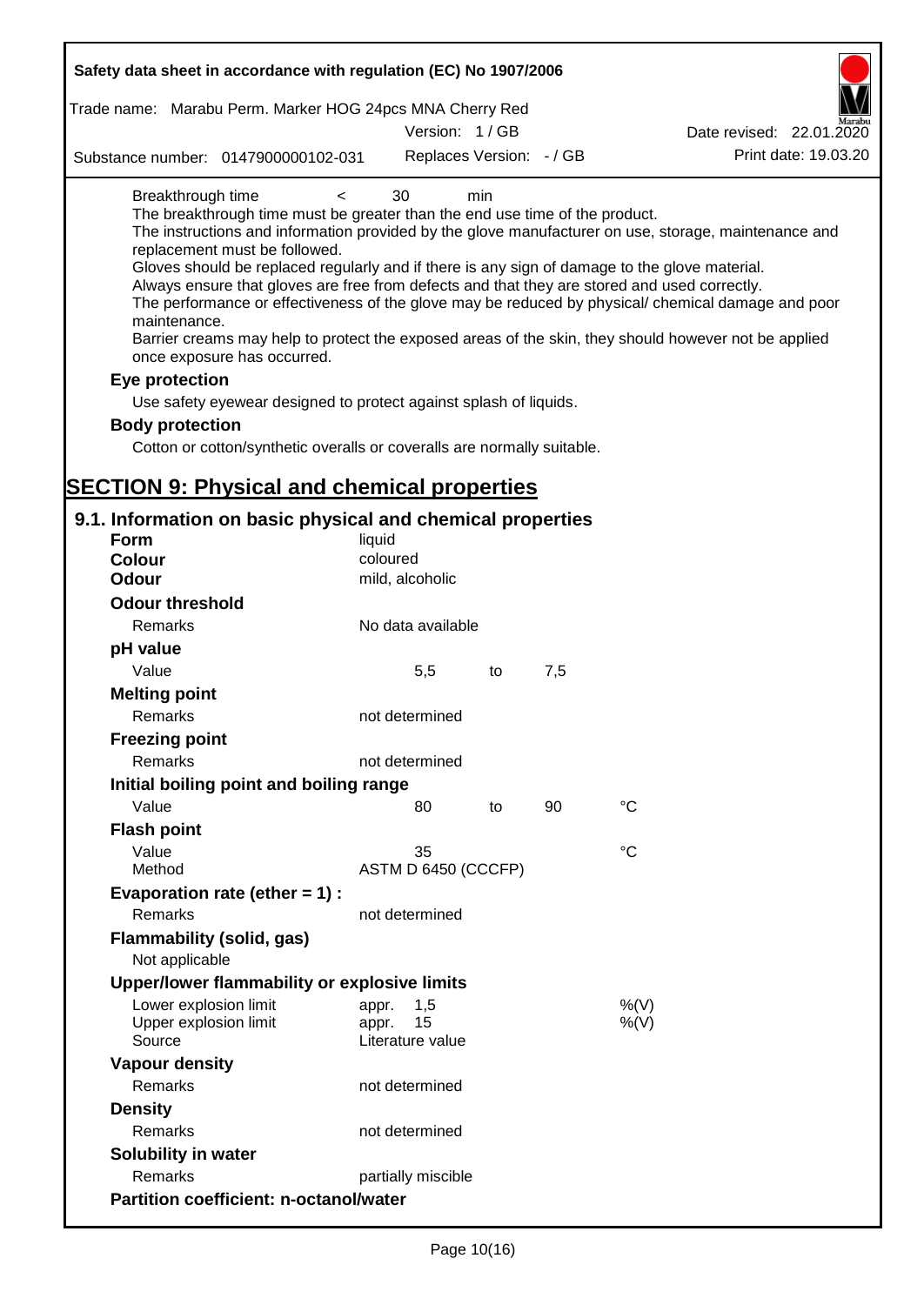|                                             | Safety data sheet in accordance with regulation (EC) No 1907/2006                                                                            |                  |                          |    |   |                                                  |                                                                                                        |
|---------------------------------------------|----------------------------------------------------------------------------------------------------------------------------------------------|------------------|--------------------------|----|---|--------------------------------------------------|--------------------------------------------------------------------------------------------------------|
|                                             | Trade name: Marabu Perm. Marker HOG 24pcs MNA Cherry Red                                                                                     |                  | Version: 1/GB            |    |   |                                                  | Date revised: 22.01.2020                                                                               |
|                                             | Substance number: 0147900000102-031                                                                                                          |                  | Replaces Version: - / GB |    |   |                                                  | Print date: 19.03.20                                                                                   |
| Remarks                                     |                                                                                                                                              | Not applicable   |                          |    |   |                                                  |                                                                                                        |
| Ignition temperature                        |                                                                                                                                              |                  |                          |    |   |                                                  |                                                                                                        |
| Value                                       |                                                                                                                                              | appr.            | 287                      |    |   | $\rm ^{\circ}C$                                  |                                                                                                        |
| Source                                      |                                                                                                                                              | Literature value |                          |    |   |                                                  |                                                                                                        |
| <b>Viscosity</b>                            |                                                                                                                                              |                  |                          |    |   |                                                  |                                                                                                        |
| Value                                       |                                                                                                                                              | 3                |                          | to | 6 | mPa.s                                            |                                                                                                        |
| <b>Efflux time</b>                          |                                                                                                                                              |                  |                          |    |   |                                                  |                                                                                                        |
| Remarks                                     |                                                                                                                                              | not determined   |                          |    |   |                                                  |                                                                                                        |
| <b>Explosive properties</b>                 |                                                                                                                                              |                  |                          |    |   |                                                  |                                                                                                        |
| evaluation                                  |                                                                                                                                              | no               |                          |    |   |                                                  |                                                                                                        |
| <b>Oxidising properties</b>                 |                                                                                                                                              |                  |                          |    |   |                                                  |                                                                                                        |
| evaluation                                  |                                                                                                                                              | None known       |                          |    |   |                                                  |                                                                                                        |
| 9.2. Other information                      |                                                                                                                                              |                  |                          |    |   |                                                  |                                                                                                        |
| <b>Other information</b>                    |                                                                                                                                              |                  |                          |    |   |                                                  |                                                                                                        |
|                                             |                                                                                                                                              |                  |                          |    |   |                                                  | The physical specifications are approximate values and refer to the used safety relevant component(s). |
|                                             |                                                                                                                                              |                  |                          |    |   |                                                  |                                                                                                        |
| <b>SECTION 10: Stability and reactivity</b> |                                                                                                                                              |                  |                          |    |   |                                                  |                                                                                                        |
| 10.1. Reactivity                            | No hazardous reactions when stored and handled according to prescribed instructions.                                                         |                  |                          |    |   |                                                  |                                                                                                        |
| 10.2. Chemical stability                    | Stable under recommended storage and handling conditions (see section 7).                                                                    |                  |                          |    |   |                                                  |                                                                                                        |
| exothermic reactions.                       | 10.3. Possibility of hazardous reactions<br>Keep away from oxidising agents, strongly alkaline and strongly acid materials in order to avoid |                  |                          |    |   |                                                  |                                                                                                        |
| 10.4. Conditions to avoid                   | When exposed to high temperatures may produce hazardous decomposition products.                                                              |                  |                          |    |   |                                                  |                                                                                                        |
| 10.5. Incompatible materials                | No hazardous reactions when stored and handled according to prescribed instructions.                                                         |                  |                          |    |   |                                                  |                                                                                                        |
|                                             | 10.6. Hazardous decomposition products                                                                                                       |                  |                          |    |   |                                                  |                                                                                                        |
|                                             | See chapter 5.2 (Firefighting measures - Special hazards arising from the substance or mixture).                                             |                  |                          |    |   |                                                  |                                                                                                        |
|                                             | <b>SECTION 11: Toxicological information</b>                                                                                                 |                  |                          |    |   |                                                  |                                                                                                        |
|                                             | 11.1. Information on toxicological effects                                                                                                   |                  |                          |    |   |                                                  |                                                                                                        |
| <b>Acute oral toxicity</b>                  |                                                                                                                                              |                  |                          |    |   |                                                  |                                                                                                        |
| <b>ATE</b>                                  | $\geq$                                                                                                                                       | 2.000            |                          |    |   | mg/kg                                            |                                                                                                        |
| Method                                      |                                                                                                                                              |                  |                          |    |   | calculated value (Regulation (EC) No. 1272/2008) |                                                                                                        |
|                                             | <b>Acute oral toxicity (Components)</b>                                                                                                      |                  |                          |    |   |                                                  |                                                                                                        |
| 1-Methoxy-2-propanol                        |                                                                                                                                              |                  |                          |    |   |                                                  |                                                                                                        |
| Species                                     | rat                                                                                                                                          |                  |                          |    |   |                                                  |                                                                                                        |
| LD50                                        |                                                                                                                                              | 5200             |                          |    |   | mg/kg                                            |                                                                                                        |
| <b>Benzyl alcohol</b>                       |                                                                                                                                              |                  |                          |    |   |                                                  |                                                                                                        |
| Species                                     | rat                                                                                                                                          |                  |                          |    |   |                                                  |                                                                                                        |
| LD50                                        |                                                                                                                                              | 1620             |                          |    |   | mg/kg                                            |                                                                                                        |
| <b>Acute dermal toxicity</b>                |                                                                                                                                              |                  |                          |    |   |                                                  |                                                                                                        |
| Remarks                                     |                                                                                                                                              |                  |                          |    |   |                                                  | Based on available data, the classification criteria are not met.                                      |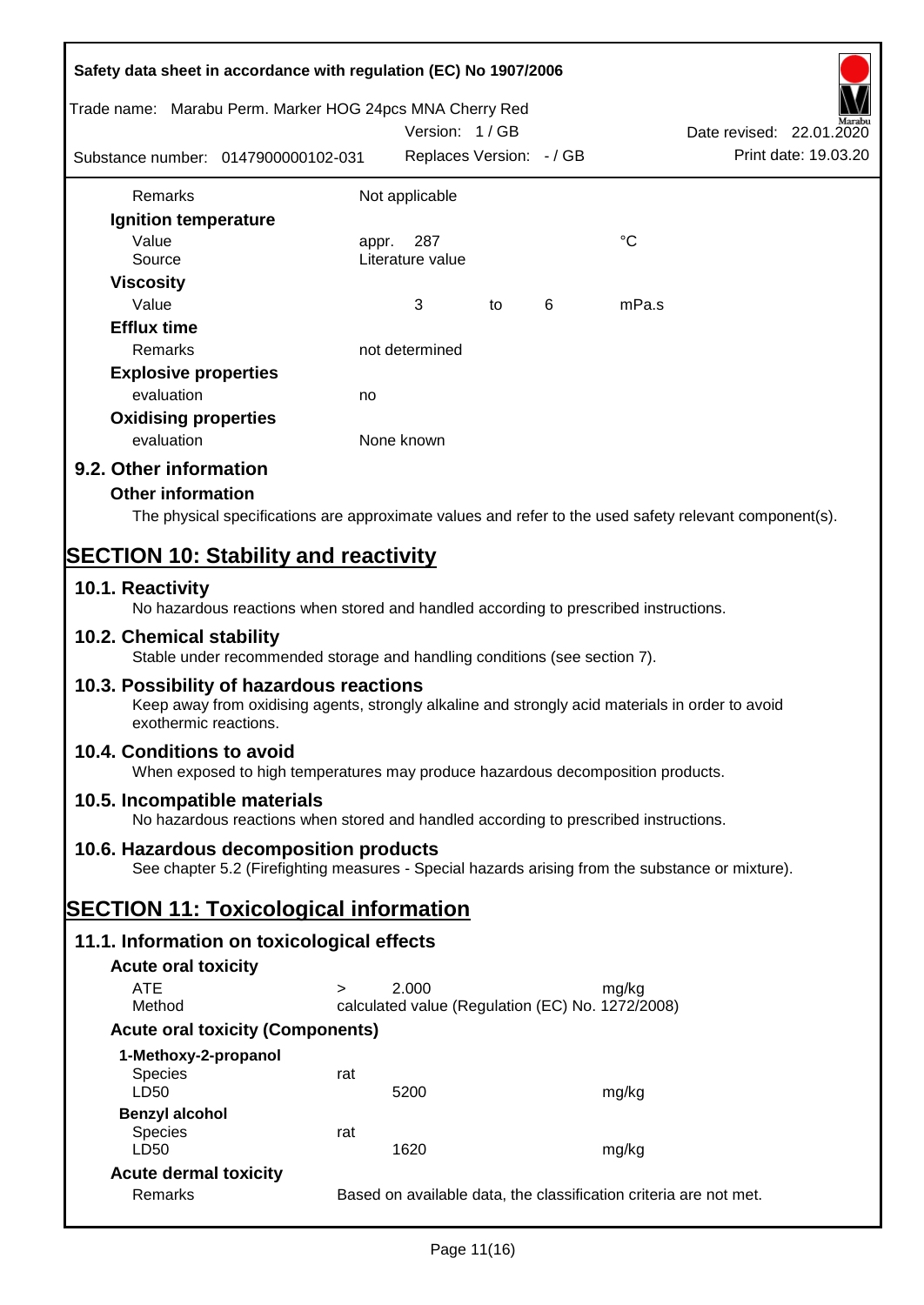| Trade name: Marabu Perm. Marker HOG 24pcs MNA Cherry Red<br>Substance number: 0147900000102-031                                                                                                                                                                                                                     |                       |       | Version: 1/GB<br>Replaces Version: - / GB |                                                                                                                       | Date revised: 22.01.2020<br>Print date: 19.03.20 |
|---------------------------------------------------------------------------------------------------------------------------------------------------------------------------------------------------------------------------------------------------------------------------------------------------------------------|-----------------------|-------|-------------------------------------------|-----------------------------------------------------------------------------------------------------------------------|--------------------------------------------------|
| <b>Acute dermal toxicity (Components)</b>                                                                                                                                                                                                                                                                           |                       |       |                                           |                                                                                                                       |                                                  |
| 1-Methoxy-2-propanol                                                                                                                                                                                                                                                                                                |                       |       |                                           |                                                                                                                       |                                                  |
| <b>Species</b>                                                                                                                                                                                                                                                                                                      | rabbit                |       |                                           |                                                                                                                       |                                                  |
| LD50                                                                                                                                                                                                                                                                                                                |                       | 14000 |                                           | mg/kg                                                                                                                 |                                                  |
| <b>Acute inhalational toxicity</b>                                                                                                                                                                                                                                                                                  |                       |       |                                           |                                                                                                                       |                                                  |
| <b>ATE</b>                                                                                                                                                                                                                                                                                                          | $\geq$                | 20    |                                           | mg/l                                                                                                                  |                                                  |
| Administration/Form                                                                                                                                                                                                                                                                                                 | Vapors                |       |                                           |                                                                                                                       |                                                  |
| Method<br>Remarks                                                                                                                                                                                                                                                                                                   |                       |       |                                           | calculated value (Regulation (EC) No. 1272/2008)<br>Based on available data, the classification criteria are not met. |                                                  |
|                                                                                                                                                                                                                                                                                                                     |                       |       |                                           |                                                                                                                       |                                                  |
| <b>Acute inhalative toxicity (Components)</b>                                                                                                                                                                                                                                                                       |                       |       |                                           |                                                                                                                       |                                                  |
| <b>Benzyl alcohol</b>                                                                                                                                                                                                                                                                                               |                       |       |                                           |                                                                                                                       |                                                  |
| Species<br>LD <sub>0</sub>                                                                                                                                                                                                                                                                                          | rat                   | 4,178 |                                           | mg/l                                                                                                                  |                                                  |
| Duration of exposure                                                                                                                                                                                                                                                                                                |                       | 4     | h                                         |                                                                                                                       |                                                  |
| Administration/Form                                                                                                                                                                                                                                                                                                 | Dust/Mist             |       |                                           |                                                                                                                       |                                                  |
| Method                                                                                                                                                                                                                                                                                                              | OECD 403              |       |                                           |                                                                                                                       |                                                  |
| <b>Benzyl alcohol</b>                                                                                                                                                                                                                                                                                               |                       |       |                                           |                                                                                                                       |                                                  |
| Species                                                                                                                                                                                                                                                                                                             | rat                   |       |                                           |                                                                                                                       |                                                  |
| LD50                                                                                                                                                                                                                                                                                                                | $\geq$                | 5     |                                           | mg/l                                                                                                                  |                                                  |
| Duration of exposure                                                                                                                                                                                                                                                                                                |                       | 4     | h                                         |                                                                                                                       |                                                  |
| Administration/Form<br>Method                                                                                                                                                                                                                                                                                       | Dust/Mist<br>OECD 403 |       |                                           |                                                                                                                       |                                                  |
| <b>Skin corrosion/irritation</b>                                                                                                                                                                                                                                                                                    |                       |       |                                           |                                                                                                                       |                                                  |
| Remarks                                                                                                                                                                                                                                                                                                             |                       |       |                                           | Based on available data, the classification criteria are not met.                                                     |                                                  |
| Serious eye damage/irritation                                                                                                                                                                                                                                                                                       |                       |       |                                           |                                                                                                                       |                                                  |
| evaluation                                                                                                                                                                                                                                                                                                          | irritant              |       |                                           |                                                                                                                       |                                                  |
| Remarks                                                                                                                                                                                                                                                                                                             |                       |       | The classification criteria are met.      |                                                                                                                       |                                                  |
| <b>Sensitization</b>                                                                                                                                                                                                                                                                                                |                       |       |                                           |                                                                                                                       |                                                  |
| Remarks                                                                                                                                                                                                                                                                                                             |                       |       |                                           | Based on available data, the classification criteria are not met.                                                     |                                                  |
|                                                                                                                                                                                                                                                                                                                     |                       |       |                                           |                                                                                                                       |                                                  |
| <b>Mutagenicity</b>                                                                                                                                                                                                                                                                                                 |                       |       |                                           |                                                                                                                       |                                                  |
| Remarks                                                                                                                                                                                                                                                                                                             |                       |       |                                           | Based on available data, the classification criteria are not met.                                                     |                                                  |
| <b>Reproductive toxicity</b>                                                                                                                                                                                                                                                                                        |                       |       |                                           |                                                                                                                       |                                                  |
| Remarks                                                                                                                                                                                                                                                                                                             |                       |       |                                           | Based on available data, the classification criteria are not met.                                                     |                                                  |
| Carcinogenicity                                                                                                                                                                                                                                                                                                     |                       |       |                                           |                                                                                                                       |                                                  |
| Remarks                                                                                                                                                                                                                                                                                                             |                       |       |                                           | Based on available data, the classification criteria are not met.                                                     |                                                  |
| <b>Specific Target Organ Toxicity (STOT)</b>                                                                                                                                                                                                                                                                        |                       |       |                                           |                                                                                                                       |                                                  |
| <b>Single exposure</b>                                                                                                                                                                                                                                                                                              |                       |       |                                           |                                                                                                                       |                                                  |
| Remarks                                                                                                                                                                                                                                                                                                             |                       |       | The classification criteria are met.      |                                                                                                                       |                                                  |
| evaluation                                                                                                                                                                                                                                                                                                          |                       |       | May cause drowsiness or dizziness.        |                                                                                                                       |                                                  |
| <b>Repeated exposure</b><br>Remarks                                                                                                                                                                                                                                                                                 |                       |       |                                           | Based on available data, the classification criteria are not met.                                                     |                                                  |
| <b>Aspiration hazard</b>                                                                                                                                                                                                                                                                                            |                       |       |                                           |                                                                                                                       |                                                  |
| Based on available data, the classification criteria are not met.                                                                                                                                                                                                                                                   |                       |       |                                           |                                                                                                                       |                                                  |
| <b>Experience in practice</b>                                                                                                                                                                                                                                                                                       |                       |       |                                           |                                                                                                                       |                                                  |
|                                                                                                                                                                                                                                                                                                                     |                       |       |                                           |                                                                                                                       |                                                  |
| Exposure to component solvents vapours concentration in excess of the stated occupational exposure<br>limit may result in adverse health effects such as mucous membrane and respiratory system irritation<br>and adverse effects on kidney, liver and central nervous system. Symptoms and signs include headache, |                       |       |                                           |                                                                                                                       |                                                  |

dizziness, fatigue, muscular weakness, drowsiness and in extreme cases, loss of consciousness. Solvents may cause some of the above effects by absorption through the skin. Repeated or prolonged contact with the mixture may cause removal of natural fat from the skin resulting in non-allergic contact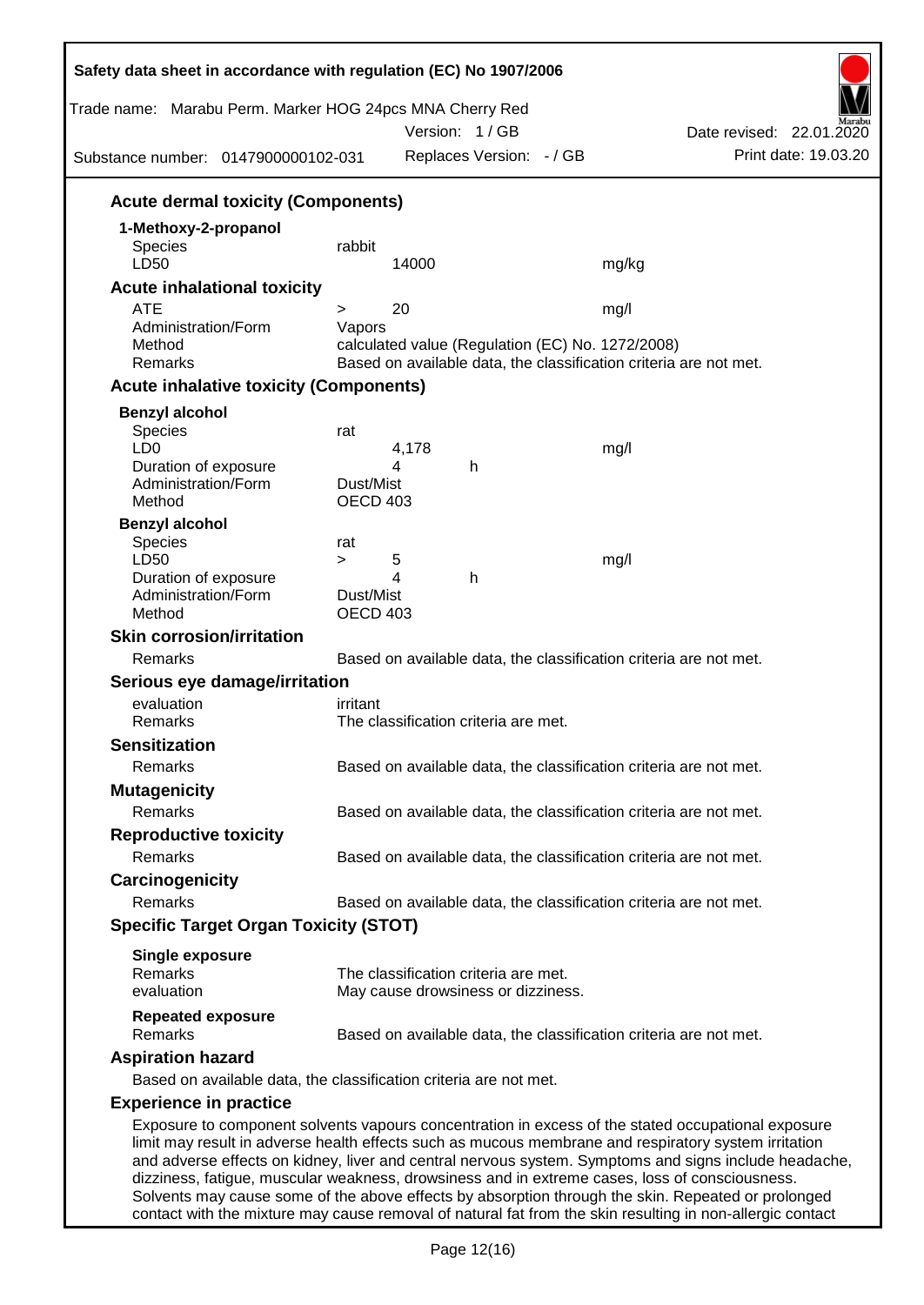|                  |                            | Safety data sheet in accordance with regulation (EC) No 1907/2006                                                     |                   |                          |                              |                                                                                       |                                                                                                                                                                                                                                                                                                                  |
|------------------|----------------------------|-----------------------------------------------------------------------------------------------------------------------|-------------------|--------------------------|------------------------------|---------------------------------------------------------------------------------------|------------------------------------------------------------------------------------------------------------------------------------------------------------------------------------------------------------------------------------------------------------------------------------------------------------------|
|                  |                            | Trade name: Marabu Perm. Marker HOG 24pcs MNA Cherry Red                                                              |                   |                          |                              |                                                                                       |                                                                                                                                                                                                                                                                                                                  |
|                  |                            |                                                                                                                       |                   |                          | Version: 1/GB                |                                                                                       | Date revised: 22.01.2020                                                                                                                                                                                                                                                                                         |
|                  |                            | Substance number: 0147900000102-031                                                                                   |                   |                          | Replaces Version: - / GB     |                                                                                       | Print date: 19.03.20                                                                                                                                                                                                                                                                                             |
|                  |                            |                                                                                                                       |                   |                          |                              | long-term exposure by oral, inhalation and dermal routes of exposure and eye contact. | dermatitis and absorption through the skin. The liquid splashed in the eyes may cause irritation and<br>reversible damage. Ingestion may cause nausea, diarrhoea and vomiting. This takes into account, where<br>known, delayed and immediate effects and also chronic effects of components from short-term and |
|                  | <b>Other information</b>   |                                                                                                                       |                   |                          |                              |                                                                                       |                                                                                                                                                                                                                                                                                                                  |
|                  |                            | There are no data available on the mixture itself.<br>1272/2008 and classified for toxicological hazards accordingly. |                   |                          |                              |                                                                                       | The mixture has been assessed following the additivity method of the CLP Regulation (EC) No                                                                                                                                                                                                                      |
| 12.1. Toxicity   |                            | <b>SECTION 12: Ecological information</b>                                                                             |                   |                          |                              |                                                                                       |                                                                                                                                                                                                                                                                                                                  |
|                  | <b>General information</b> |                                                                                                                       |                   |                          |                              |                                                                                       |                                                                                                                                                                                                                                                                                                                  |
|                  |                            |                                                                                                                       |                   |                          |                              |                                                                                       | There are no data available on the mixture itself. Do not allow to enter drains or water courses. The<br>mixture has been assessed following the summation method of the CLP Regulation (EC) No 1272/2008<br>and is classified for eco-toxicological properties accordingly. See Sections 2 and 3 for details.   |
|                  |                            | <b>Fish toxicity (Components)</b>                                                                                     |                   |                          |                              |                                                                                       |                                                                                                                                                                                                                                                                                                                  |
|                  | 1-Methoxy-2-propanol       |                                                                                                                       |                   |                          |                              |                                                                                       |                                                                                                                                                                                                                                                                                                                  |
|                  | <b>Species</b>             |                                                                                                                       |                   |                          | golden orfe (Leuciscus idus) |                                                                                       |                                                                                                                                                                                                                                                                                                                  |
| LC <sub>0</sub>  |                            |                                                                                                                       | $\geq$            | 4600                     |                              | mg/l                                                                                  |                                                                                                                                                                                                                                                                                                                  |
|                  | Duration of exposure       |                                                                                                                       |                   | 96                       | h                            |                                                                                       |                                                                                                                                                                                                                                                                                                                  |
|                  |                            | <b>Daphnia toxicity (Components)</b>                                                                                  |                   |                          |                              |                                                                                       |                                                                                                                                                                                                                                                                                                                  |
|                  | 1-Methoxy-2-propanol       |                                                                                                                       |                   |                          |                              |                                                                                       |                                                                                                                                                                                                                                                                                                                  |
| <b>EC50</b>      | <b>Species</b>             |                                                                                                                       |                   | Daphnia magna            |                              |                                                                                       |                                                                                                                                                                                                                                                                                                                  |
|                  | Duration of exposure       |                                                                                                                       |                   | 23300<br>48              | h                            | mg/l                                                                                  |                                                                                                                                                                                                                                                                                                                  |
|                  |                            | <b>Algae toxicity (Components)</b>                                                                                    |                   |                          |                              |                                                                                       |                                                                                                                                                                                                                                                                                                                  |
|                  | 1-Methoxy-2-propanol       |                                                                                                                       |                   |                          |                              |                                                                                       |                                                                                                                                                                                                                                                                                                                  |
|                  | Species                    |                                                                                                                       |                   | Desmodesmus              |                              |                                                                                       |                                                                                                                                                                                                                                                                                                                  |
| EC <sub>50</sub> |                            |                                                                                                                       | >                 | 1000                     |                              | mg/l                                                                                  |                                                                                                                                                                                                                                                                                                                  |
|                  | Duration of exposure       |                                                                                                                       |                   | 168                      | h                            |                                                                                       |                                                                                                                                                                                                                                                                                                                  |
|                  |                            | <b>Bacteria toxicity (Components)</b>                                                                                 |                   |                          |                              |                                                                                       |                                                                                                                                                                                                                                                                                                                  |
|                  | 1-Methoxy-2-propanol       |                                                                                                                       |                   |                          |                              |                                                                                       |                                                                                                                                                                                                                                                                                                                  |
| <b>EC50</b>      | <b>Species</b>             |                                                                                                                       |                   | activated sludge<br>1000 |                              |                                                                                       |                                                                                                                                                                                                                                                                                                                  |
|                  |                            |                                                                                                                       | $\geq$            |                          |                              | mg/l                                                                                  |                                                                                                                                                                                                                                                                                                                  |
|                  |                            | 12.2. Persistence and degradability                                                                                   |                   |                          |                              |                                                                                       |                                                                                                                                                                                                                                                                                                                  |
|                  | <b>General information</b> |                                                                                                                       |                   |                          |                              |                                                                                       |                                                                                                                                                                                                                                                                                                                  |
|                  | No data available          |                                                                                                                       |                   |                          |                              |                                                                                       |                                                                                                                                                                                                                                                                                                                  |
|                  |                            | <b>Biodegradability (Components)</b>                                                                                  |                   |                          |                              |                                                                                       |                                                                                                                                                                                                                                                                                                                  |
|                  | 1-Methoxy-2-propanol       |                                                                                                                       |                   |                          |                              |                                                                                       |                                                                                                                                                                                                                                                                                                                  |
| Value            | Duration of test           |                                                                                                                       |                   | 90<br>28                 |                              | $\%$                                                                                  |                                                                                                                                                                                                                                                                                                                  |
|                  | evaluation                 |                                                                                                                       |                   |                          | d                            | Readily biodegradable (according to OECD criteria)                                    |                                                                                                                                                                                                                                                                                                                  |
|                  | Method                     |                                                                                                                       | <b>OECD 301 F</b> |                          |                              |                                                                                       |                                                                                                                                                                                                                                                                                                                  |
|                  |                            | 12.3. Bioaccumulative potential                                                                                       |                   |                          |                              |                                                                                       |                                                                                                                                                                                                                                                                                                                  |
|                  | <b>General information</b> |                                                                                                                       |                   |                          |                              |                                                                                       |                                                                                                                                                                                                                                                                                                                  |
|                  |                            | There are no data available on the mixture itself.                                                                    |                   |                          |                              |                                                                                       |                                                                                                                                                                                                                                                                                                                  |
|                  |                            | Partition coefficient: n-octanol/water                                                                                |                   |                          |                              |                                                                                       |                                                                                                                                                                                                                                                                                                                  |
|                  |                            |                                                                                                                       |                   |                          |                              |                                                                                       |                                                                                                                                                                                                                                                                                                                  |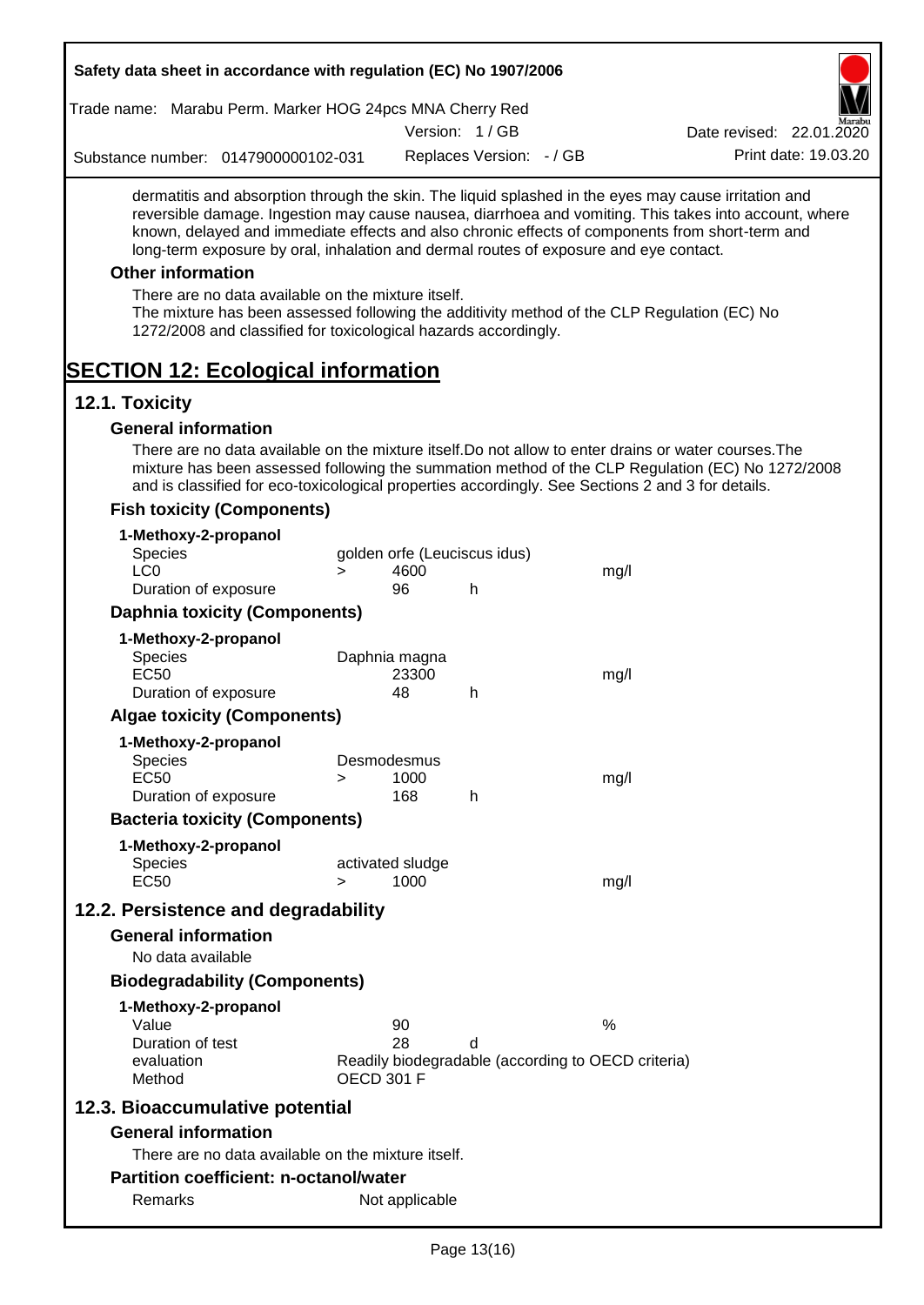### **Safety data sheet in accordance with regulation (EC) No 1907/2006**

Trade name: Marabu Perm. Marker HOG 24pcs MNA Cherry Red

Version: 1 / GB

Substance number: 0147900000102-031

### **12.4. Mobility in soil**

### **General information**

There are no data available on the mixture itself.

### **12.5. Results of PBT and vPvB assessment**

#### **General information**

There are no data available on the mixture itself.

### **12.6. Other adverse effects**

### **General information**

There are no data available on the mixture itself.

# **SECTION 13: Disposal considerations**

### **13.1. Waste treatment methods**

#### **Disposal recommendations for the product**

Do not allow to enter drains or water courses. Wastes and emptied containers should be classified in accordance with relevant national regulation. The European Waste Catalogue classification of this product, when disposed of as waste is EWC waste code 08 03 12\* waste ink containing dangerous substances If this product is mixed with other wastes, the original waste product code may no longer apply and the appropriate code should be assigned. For further information contact your local waste authority.

#### **Disposal recommendations for packaging**

Using information provided in this safety data sheet, advice should be obtained from the relevant waste authority on the classification of empty containers. Empty containers must be scrapped or reconditioned.

Not emptied containers are hazardous waste (waste code number 150110).

# **SECTION 14: Transport information**



Replaces Version:  $-$  / GB Print date: 19.03.20 Date revised: 22.01.2020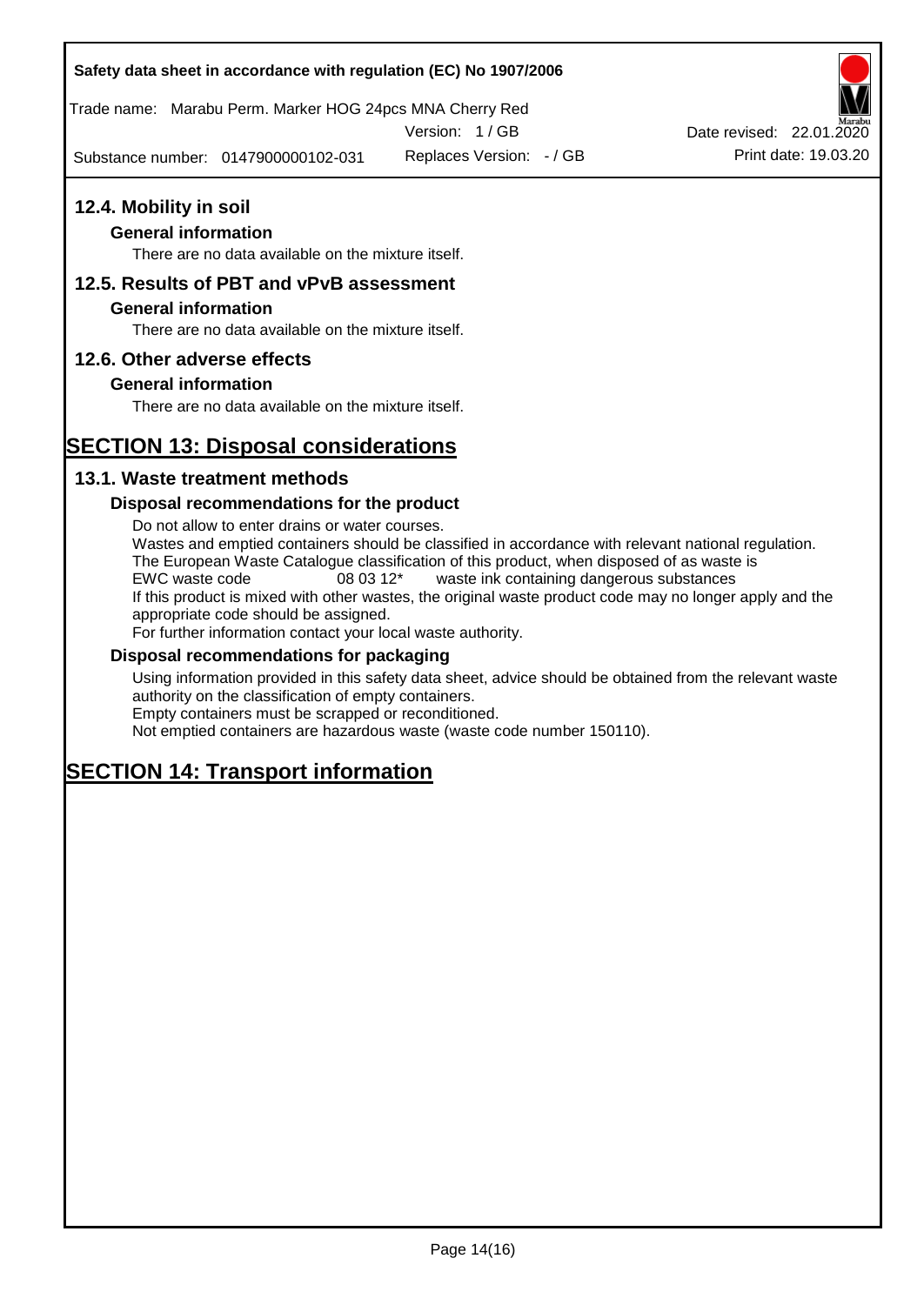### **Safety data sheet in accordance with regulation (EC) No 1907/2006**

### Trade name: Marabu Perm. Marker HOG 24pcs MNA Cherry Red

Version: 1 / GB



Replaces Version:  $-$  / GB Print date: 19.03.20 Date revised: 22.01.2020

Substance number: 0147900000102-031

|                                     | <b>Land transport ADR/RID</b> | <b>Marine transport</b><br><b>IMDG/GGVSee</b> | Air transport<br><b>ICAO/IATA</b> |
|-------------------------------------|-------------------------------|-----------------------------------------------|-----------------------------------|
| Tunnel restriction code             | D/E                           |                                               |                                   |
| 14.1. UN number                     | 1263                          | 1263                                          | 1263                              |
| 14.2. UN proper shipping name       | <b>PAINT</b>                  | <b>PAINT</b>                                  | <b>PAINT</b>                      |
| 14.3. Transport hazard<br>class(es) | 3                             | 3                                             | 3                                 |
| Label                               |                               |                                               |                                   |
| 14.4. Packing group                 | Ш                             | Ш                                             | Ш                                 |
| Special provision                   | 640E                          |                                               |                                   |
| <b>Limited Quantity</b>             | 51                            |                                               |                                   |
| Transport category                  | 3                             |                                               |                                   |
| 14.5. Environmental hazards         |                               | no                                            |                                   |

## **Information for all modes of transport**

**14.6. Special precautions for user**

Transport within the user's premises:

Always transport in closed containers that are upright and secure.

Ensure that persons transporting the product know what to do in the event of an accident or spillage.

### **Other information**

**14.7. Transport in bulk according to Annex II of Marpol and the IBC Code** no

# **SECTION 15: Regulatory information**

### **15.1. Safety, health and environmental regulations/legislation specific for the substance or mixture**

### **VOC**

VOC (EU) 75 %

**Other information**

The product does not contain substances of very high concern (SVHC).

## **15.2. Chemical safety assessment**

For this preparation a chemical safety assessment has not been carried out.

# **SECTION 16: Other information**

**Hazard statements listed in Chapter 3**